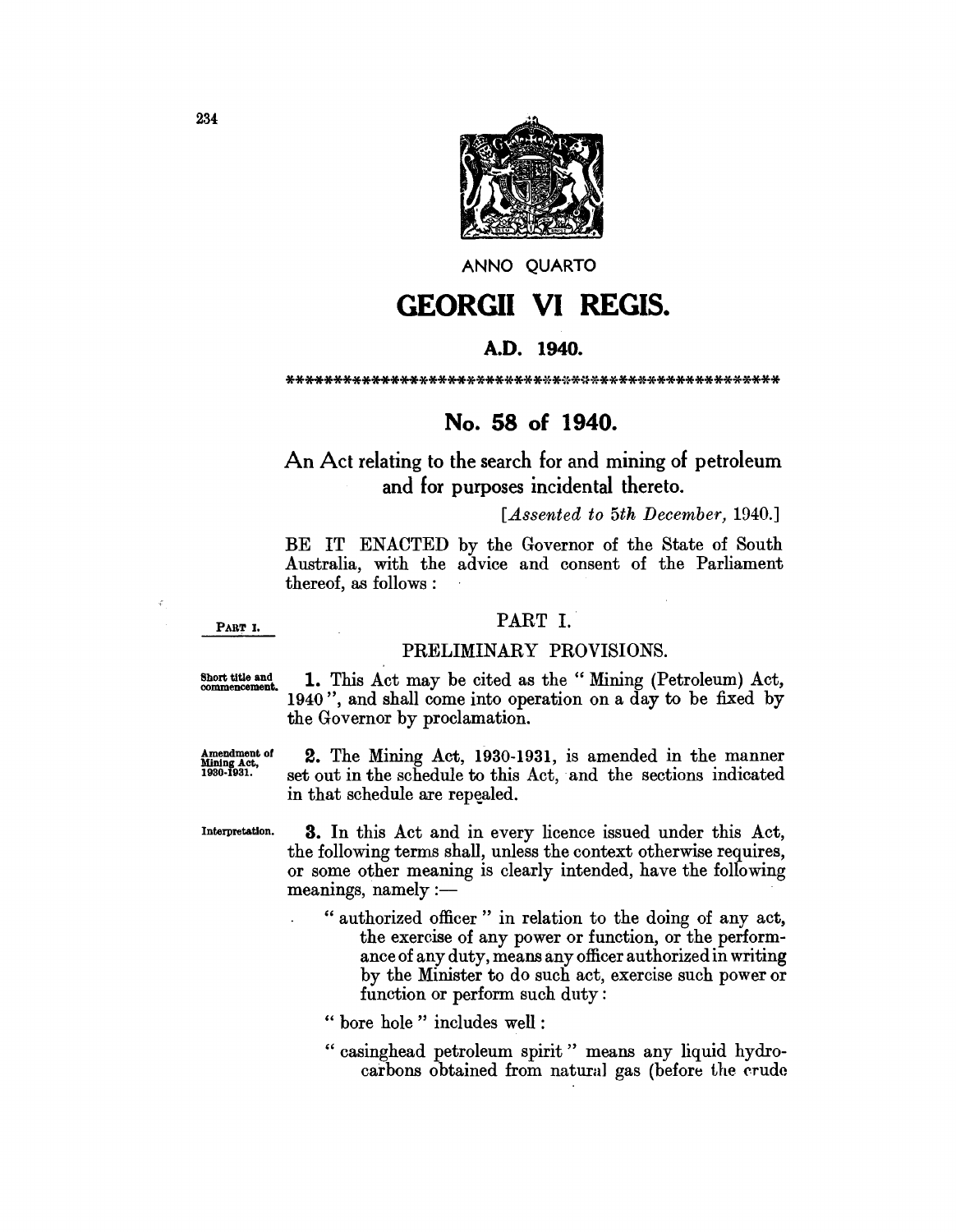PART L

oil from which such gas is derived has been measured for royalty) by separation or by any chemical or physical process :

" Crown lands" means all lands in the State except-

- $(a)$  lands reserved for or dedicated to any public purpose:
- (b) lands subject to a grant in fee simple by or on behalf of the Crown or to a contract for such a grant:
- (c) lands subject to a lease granted by or on behalf of the Crown under any Act:
- (d) lands subject to a licence for mining purposes granted by the Crown under this or any other Act:
- (e) lands held under a miner's right or a business licence or an occupation licence :

and includes all lands situate between high and low water-mark on the sea-shore and on the margin of tidal rivers:

- "crude oil" means petroleum oil in its natural state before it has been refined or otherwise treated but from which water and foreign substances have been extracted:
- "detailed survey" means a complete geological survey of an area to determine geological structure and includes-
	- (a) the construction of the necessary contoured topographical, structural and geological maps and sections in connection therewith:
	- (b) the collection of necessary specimens of rock, fossils and other materials and the laboratory examination thereof:
	- (c) where necessary, a geophysical survey, scout drilling and pit sinking :
- " drilling" means the perforation of the earth's surface crust by mechanical means not involving the descent of workmen into the hole caused by the perforation and whether the hole is vertical, inclined, or horizontal, and includes all operations for preventing the collapse of the sides of the hole or for preventing the hole from being filled by extraneous materials, including water: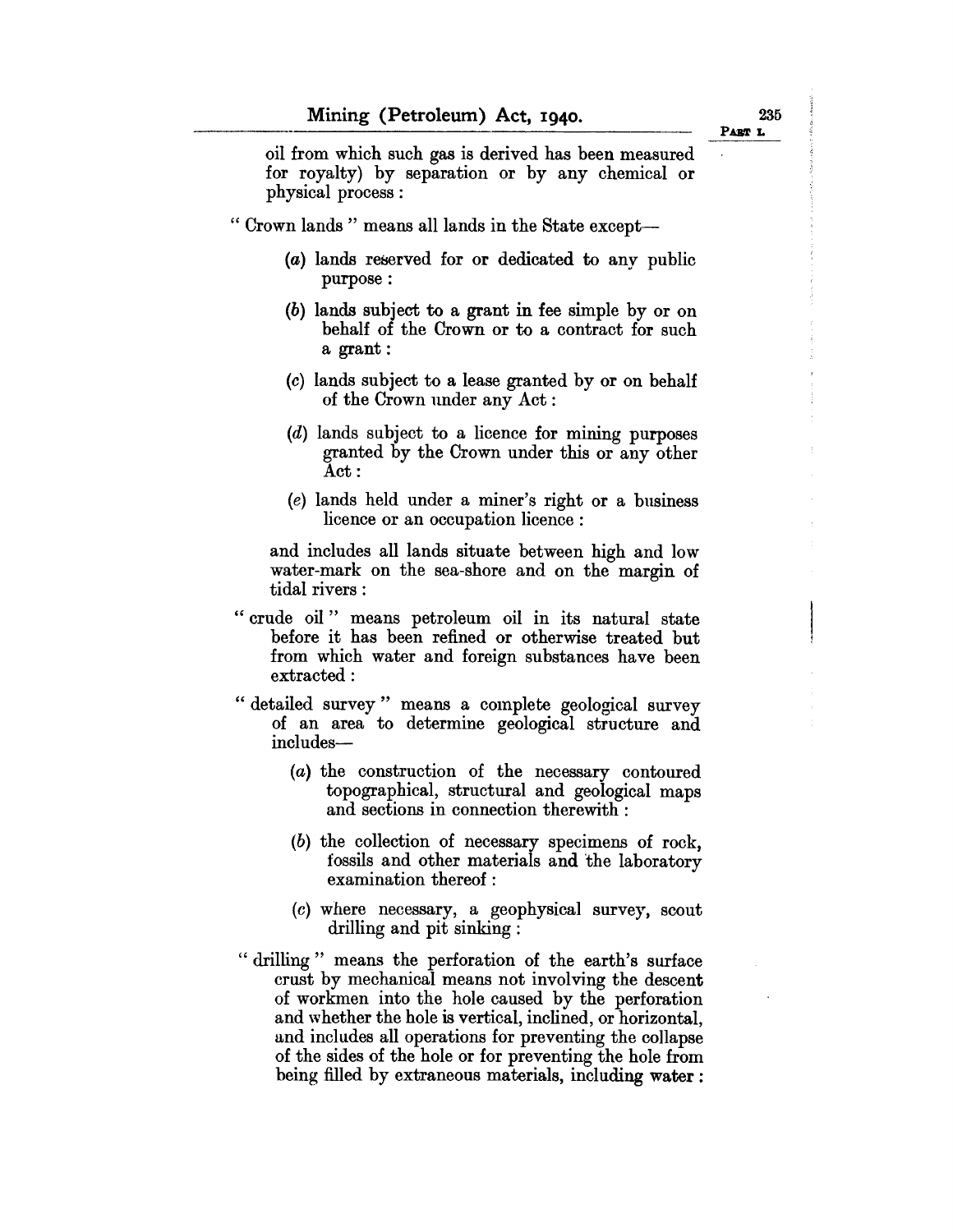| PART L                                            |                                                                                                                                                                                                                                                                                                                                                              |
|---------------------------------------------------|--------------------------------------------------------------------------------------------------------------------------------------------------------------------------------------------------------------------------------------------------------------------------------------------------------------------------------------------------------------|
|                                                   | " geologist " means a person trained in the science of<br>geology and approved by the Minister in writing as a<br>person qualified to carry out geological surveys for<br>the purposes of this Act:                                                                                                                                                          |
|                                                   | "licence" means an oil exploration or oil prospecting<br>or oil mining licence granted under this Act:                                                                                                                                                                                                                                                       |
|                                                   | " licensee " means a person holding a licence, his successors<br>in title and the persons deriving title under him :                                                                                                                                                                                                                                         |
|                                                   | " mining operations" includes mining and prospecting for<br>petroleum, and also includes-                                                                                                                                                                                                                                                                    |
|                                                   | (a) extracting, recovering, removing, refining, impro-<br>ving, processing, conveying, and storing petro-<br>leum produced in South Australia, and any<br>products of any such petroleum; and                                                                                                                                                                |
|                                                   | (b) the construction, maintenance, and operation of<br>any works, boreholes, wells, buildings, storage<br>tanks, pipelines, machinery, plant, wireless<br>apparatus, telephone equipment, railways, tram-<br>ways, reservoirs, waterways, structures, appli-<br>ances, or chattels used in connection with any<br>of the operations hereinbefore mentioned : |
|                                                   | " Minister " means the Minister of Mines :                                                                                                                                                                                                                                                                                                                   |
|                                                   | "natural gas" means gas obtained from boreholes and<br>consisting primarily of hydrocarbons:                                                                                                                                                                                                                                                                 |
|                                                   | " petroleum " means naturally occurring hydrocarbons<br>in a free state, whether gaseous, liquid or solid, but<br>does not include coal, shale, or any substance which<br>may be extracted from coal, shale, or other rock by<br>the application of heat or by a chemical process :                                                                          |
|                                                   | "reconnaissance survey" means a rapid preliminary<br>examination of an area in less detail than is required<br>for a detailed survey:                                                                                                                                                                                                                        |
|                                                   | " to prospect " includes—                                                                                                                                                                                                                                                                                                                                    |
|                                                   | (a) to make a reconnaissance survey or a detailed<br>survey; and                                                                                                                                                                                                                                                                                             |
|                                                   | (b) to test a geological structure for petroleum by<br>the drilling of boreholes.                                                                                                                                                                                                                                                                            |
| Rights of<br>Crown to<br>petroleum<br>and helium. | 4. (1) Notwithstanding anything to the contrary in any<br>Act or in any land grant, certificate of title, lease, agreement,<br>or other instrument of title, but subject to the provisos<br>contained in this subsection, all petroleum and helium existing<br>in its natural condition at or below the surface of any land in                               |

 $\sim 10^7$ 

 $\sim$ 

**11** 

 $\hat{\boldsymbol{\cdot}$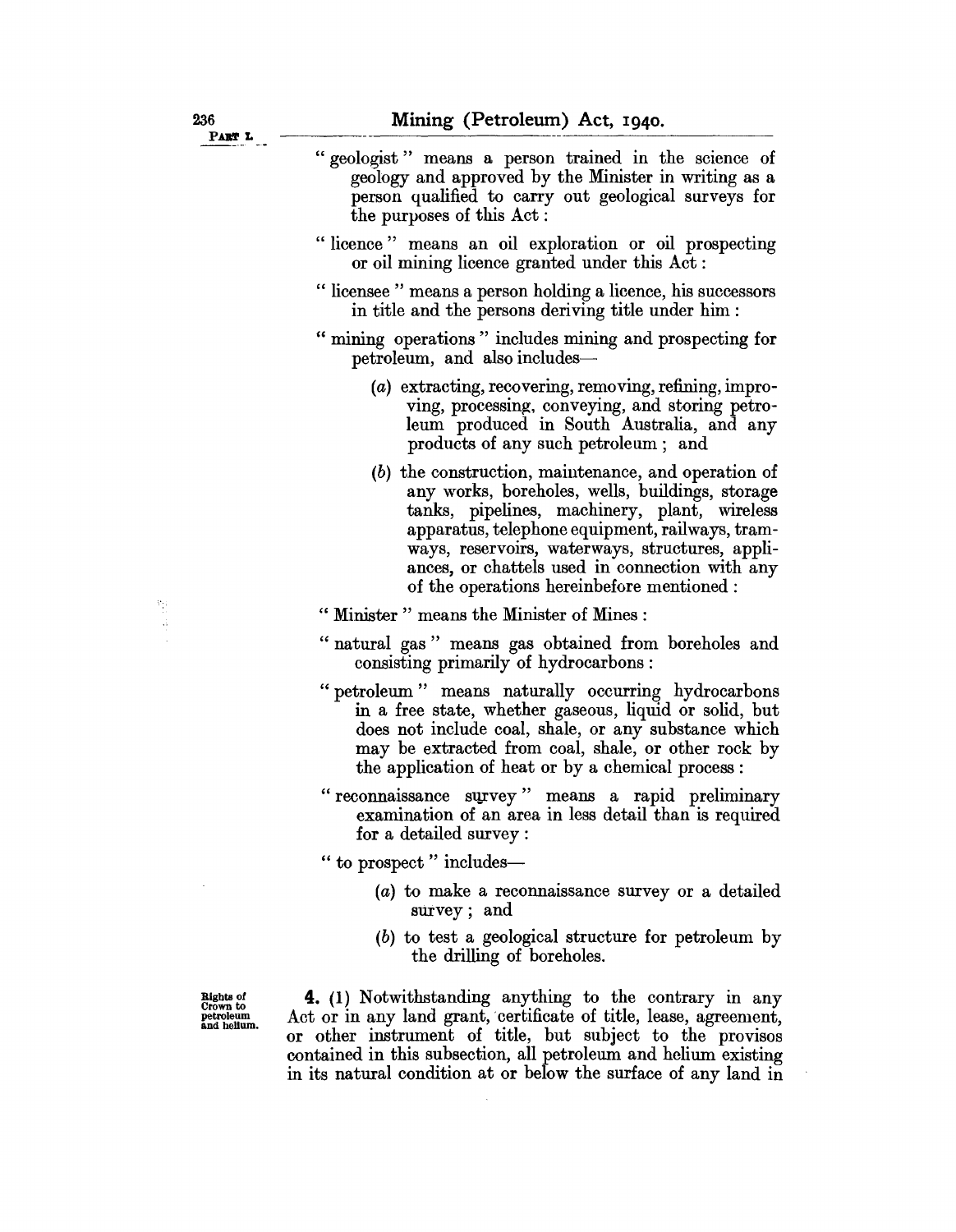the State whether alienated from the Crown or not and if alienated, whether the alienation took place before or after the passing of this Act, is hereby declared to be the property of the Crown: Provided that the rights and title of the Crown under this section shall be subject to-

- (a) any right or title lawfully granted to or vested in any person pursuant to this Act:
- (b) any express grant of any right or title to petroleum or helium made by the Crown after the commencement of this Act:
- (c) any right or title preserved by virtue of subsection (2) of this section.
- $(2)$  Where-
	- (a) immediately before the commencement of this Act the petroleum or helium at or below the surface of any land was vested in any person other than the Crown; and
	- (b) before the introduction of the bill for this Act an agreement was entered into by which that person conferred rights to search for or mine such petroleum or helium, and such agreement was in force at the commencement of this Act; and
	- (c) pursuant to such agreement the work of searching or mining for petroleum or helium has been begun before the commencement of this Act and is in progress at the said commencement,

any person having an interest in the agreement may file it or a certified copy of it in the Department of Mines within three months after the commencement of this Act, or within such further time as the Minister may in his discretion allow; and upon such filing the person expressed to be entitled to any right or title under the agreement may hold, exercise and enjoy such right or title for a period of five years after the commencement of this Act as if this Act had not been passed.

(3) Any permit to prospect for oil, granted under the Mining Act, 1930-1931, and in force at the commencement of this Act shall remain in force until the expiration of two years from the date of such permit: Provided that-

- (a) the preferential right to an oil lease conferred by any such permit shall be deemed to be a preferential right to an oil mining licence under this Act:
- (b) the preferential right to another permit conferred by any such permit shall be deemed to be a preferential right to an oil prospecting licence under this Act.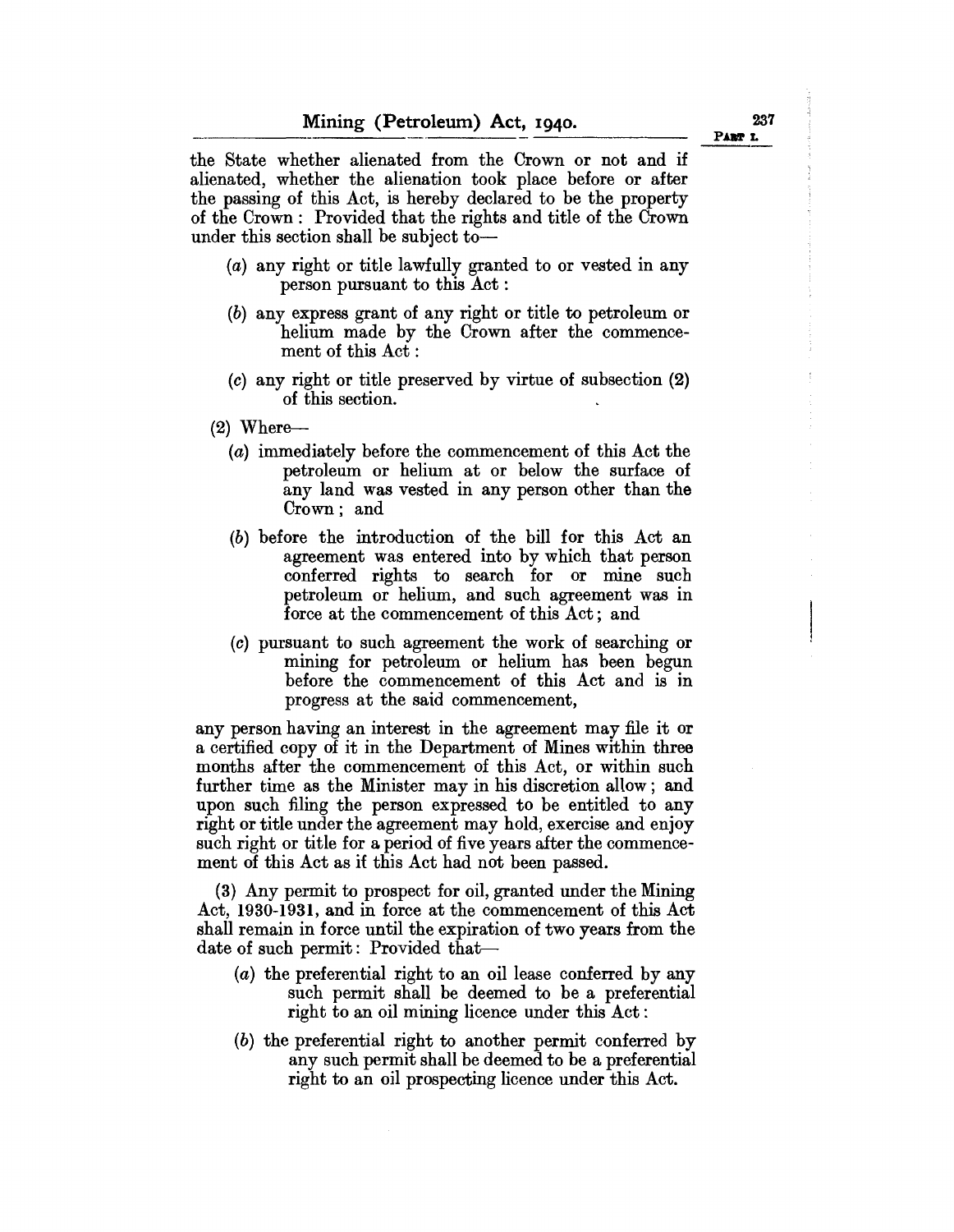#### PART II.

#### LICENCES.

Prohibition of  $\frac{5}{\text{mining for all}}$  5. (1) Subject to this Act no person shall prospect or mine for without licence. netroleum or helium except in pursuance of a licence issued under petroleum or helium except in pursuance of a licence issued under this Act.

> (2) A licence shall not be issued except on application duly made in accordance with this Act and the regulations.

Issue of llcences and leases.

6. (1) Subject to this Act, and the regulations, application may be made for an oil exploration licence, an oil prospecting licence or an oil mining licence by-

- (i.) a natural-born or naturalized British subject; or
- (ii.) an association of natural-born or naturalized British subjects; or
- (iii.) a company or corporation incorporated or registered in the State under the law for the time being in force relating to companies,

in respect of any land not being land which is, at the time of the application, included in a licence.

(2) A notification of the grant of a licence shall be published in the *Gazette.* 

Ýą ă

> Mode of  $\frac{1}{2}$ . (1) Every application shall be addressed to the Director applying for  $\frac{1}{2}$  of Mines and shall be in the form and contain the information of Mines and shall be in the form and contain the information prescribed by the regulations.

> > (2) With the application there shall be sent a fee of twentyfive pounds, but if the application is refused, the Minister shall repay to the applicant twenty pounds.

> > (3) To the application-there shall be attached two copies of a map upon which shall be delineated the boundaries of the area in respect of which the licence is applied for.

> > (4) The applicant shall, with his application, furnish evidence as to his financial position and technical qualifications, and as to his ability to comply with this Act and the terms and conditions of the licence for which application is made. The applicant shall forthwith, upon request by the Minister, furnish further evidence relating to such matters, and if such further evidence is not furnished to the satisfaction of the Minister within three months after the request therefor the application shall, unless the Minister otherwise determines, be deemed void.

Power to hold<br>several licences. 8. (1) Nothing in this Act shall prevent the Minister from granting more than one licence to the same person.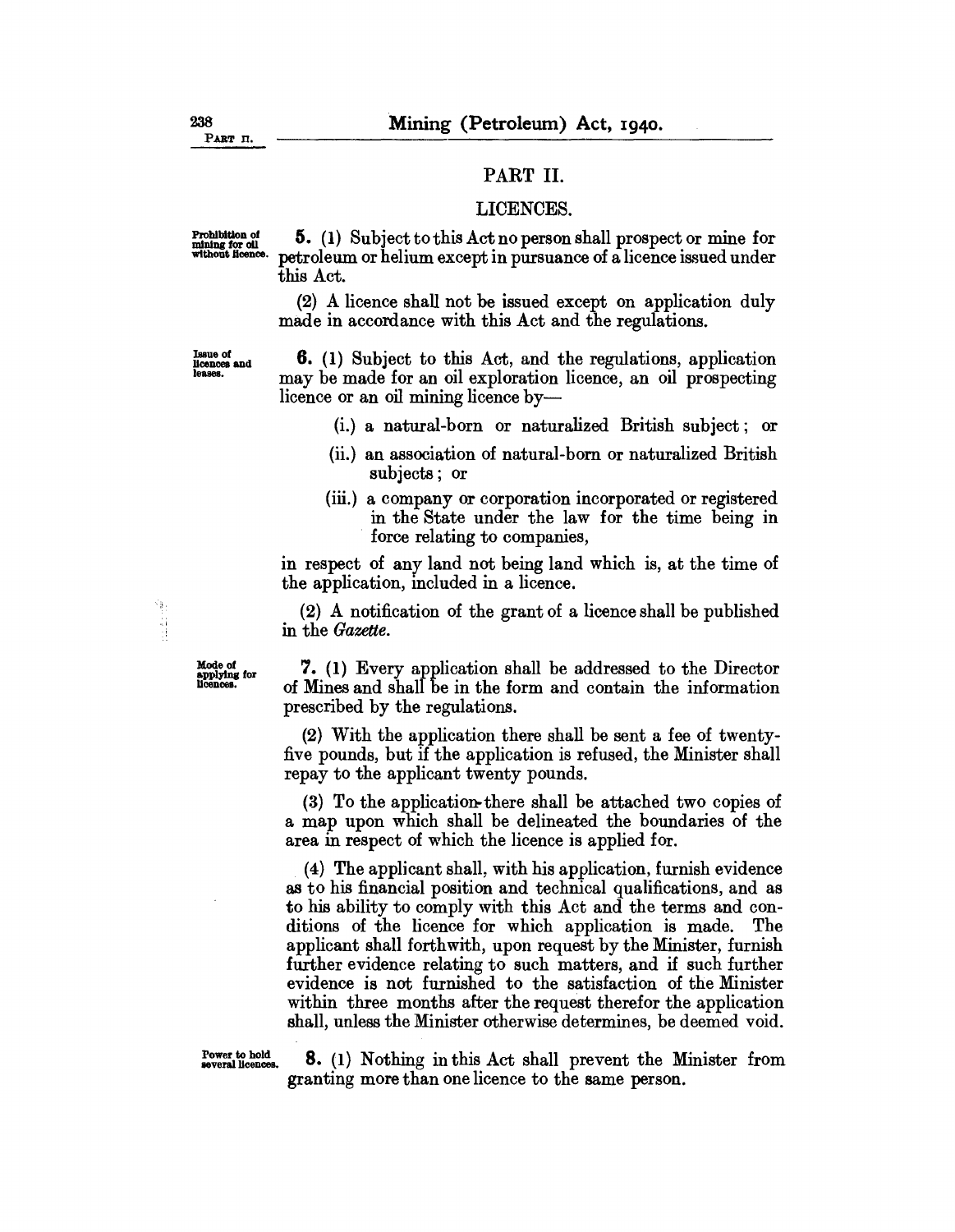(2) Where an applicant requires a licence for two or more separate areas, a separate application shall be made in respect of each area.

9. A licence may be granted to any person over land of which Grant of Ilcence that person is owner or lessee, or in which that person has any land included other interest; and the provisions of this Act, except to the extent that they are inapplicable by reason of the fact that the licensee is the owner or lessee of the land or has some other interest therein, shall apply in respect of such licence and all operations carried on thereunder.

10. If a licence is not executed within three months Non-execution after it has been sent by the Minister to the applicant for execution the right of the applicant to such licence shall be deemed to have lapsed: Provided that the Minister may, if he thinks just cause exists for doing so, extend the time for executing the licence.

11. Every licensee shall have the exclusive right to prospect **Exclusive** or mine for petroleum in and on the land specified in the licence.

12. Every licence shall contain such of the terms, covenants Terms of licences. and conditions prescribed by regulations under this Act as are appropriate, subject to such modifications and exclusions as the Minister thinks fit and such additional clauses covering ancillary matters as the Minister thinks necessary.

13. (1) Before the grant of any such licence a bond in the sum Bond. of not less than one thousand pounds or such greater sum as the Minister requires shall be executed and lodged with the Minister.

(2) The bond shall be given to the Minister by the intended licensee or by some other person approved by the Minister and shall be conditioned upon the due execution and observance by the licensee of al1 the terms, covenants and conditions of the licence.

(3) The sum mentioned in a bond given under this section shall be deemed not to be a penalty, but shall be liquidated damages and recoverable in full unless the person giving the bond proves performance of every condition upon which the bond is defeasible.

 $(4)$  Every bond given under this section shall be in the form prescribed by regulations.

14. Subject to this Act the Minister shall have a discretion Discretion of to grant or refuse any application for a licence, but shall not capriciously refuse any application properly made.

239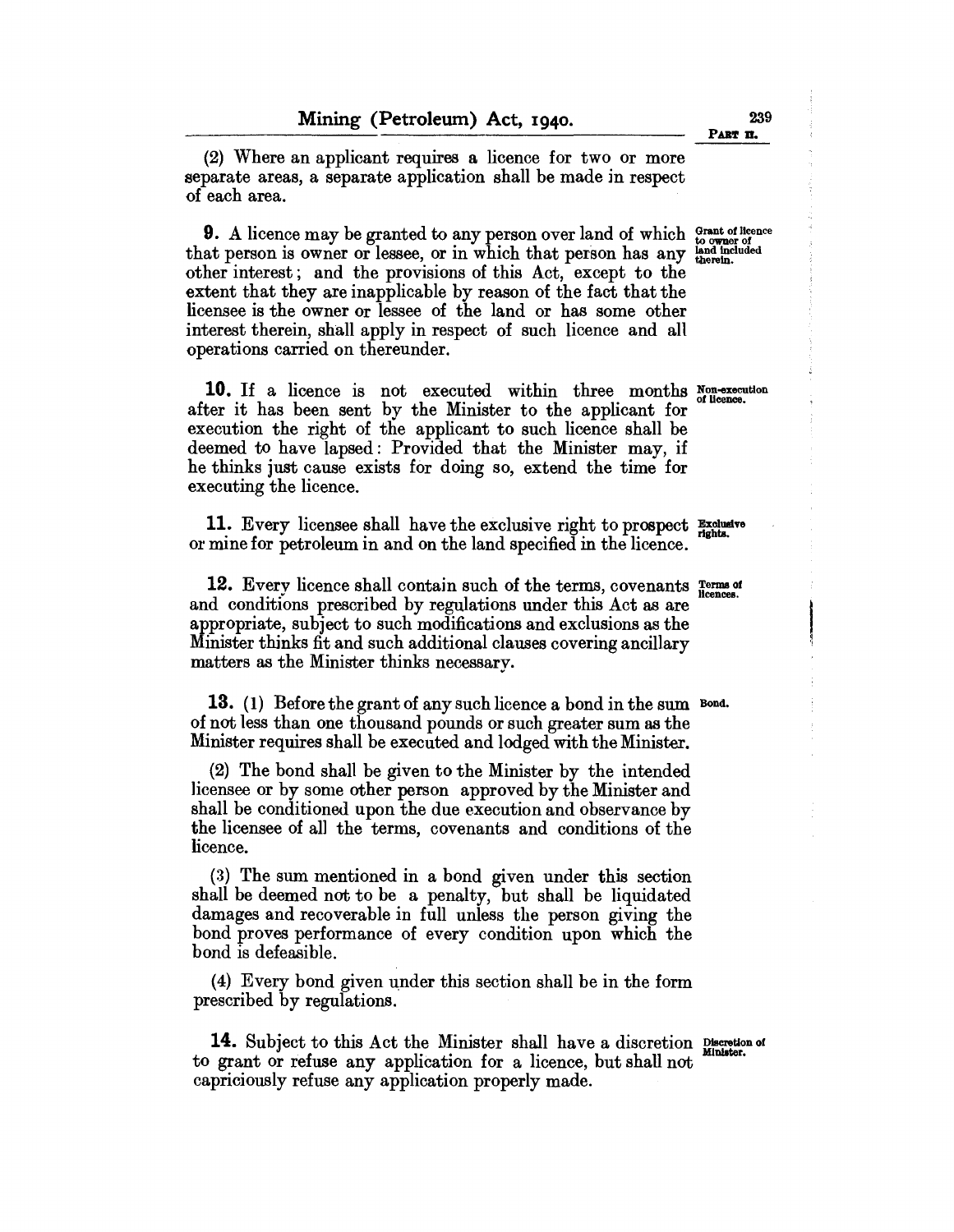#### *Oil Exploration Licences.*

15. (1) The area comprised in an oil exploration licence shall be not less than one thousand square miles.

(2) The licensee holding an oil exploration licence shall pay to the Minister annually in ad vance a fee of fifty pounds for every thousand square miles comprised in the licence and a proportionate part of fifty pounds for any fractional part of one thousand square miles so comprised: Provided that the annual fee payable shall be not less than fifty pounds and not more than five hundred pounds.

16. (1) The initial term of an oil exploration licence shall be such term as the Minister fixes not exceeding two years.

(2) Subject to section 40 of this Act the Minister may from time to time, at his discretion, grant a renewal of any oil exploration licence in respect of the whole of the area comprised therein or any part thereof for a further term of twelve months.

17. (1) Every holder of an oil exploration licence shall-

- (a) within six months after the commencement of the term of the licence, cause a reconnaissance survey of the land comprised in the licence to be commenced by a geologist and shall, unless excused by the Minister, complete such survey with reasonable diligence; and
- (b) forthwith upon the expiration of three months from the commencement of the reconnaissance survey, and upon the expiration of each three months thereafter, or of such other periods as the Minister from time to time directs, furnish to the Minister  $:$ 
	- (i.) a report showing the work done in prospecting for petroleum; and
	- (ii.) a geological reconnaissance map of the land surveyed, drawn to such scale as the Minister may direct.

(2) A licensee shall not dispose of any petroleum obtained from any land comprised in an oil exploration licence until an oil mining licence in respect of the land from which the petroleum was obtained has been granted to him.

Any licensee who contravenes this section shall be guilty of an offence. .

18. Subject to this Act and the regulations the holder of an oil exploration licence shall have a preferential right to an oil prospecting licence of any land comprised in the oil exploration licence.

Term of 011 exploration Hoonoo and renewal.

Duties *ot*  holder of oil exploration Hcence.

Area of and<br>fee for oil<br>exploration<br>licence.

 $\frac{2\pi}{3}$ 計畫

> Preferential right to oil<br>prospecting<br>licence.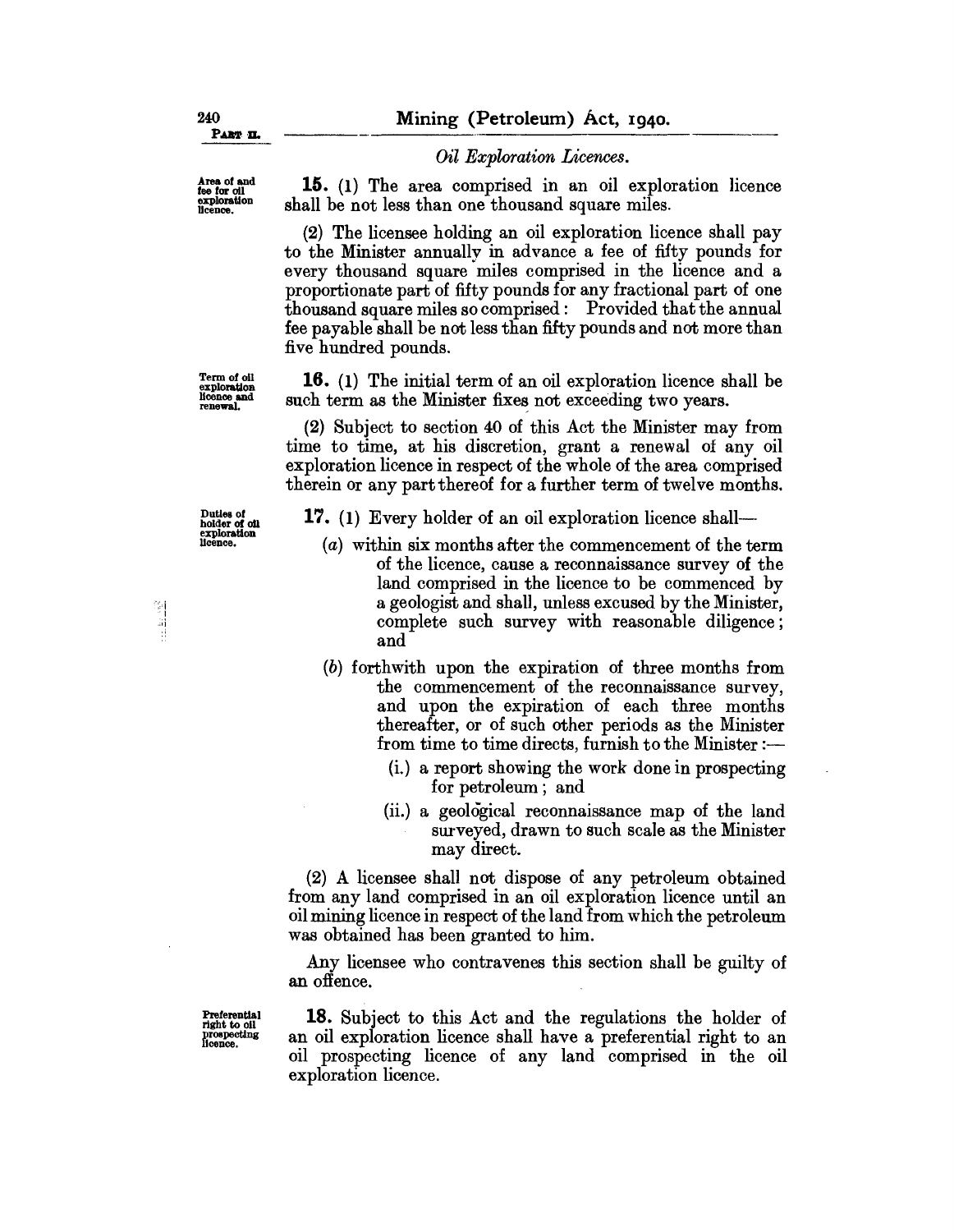#### *Oil Prospecting Licences.*

19. An oil prospecting licence may be granted, whether or Grantotoll not the applicant has been the holder of an oil exploration Reence. licence.

**20.** (1) The area comprised in an oil prospecting licence Area of oil prospecting shall be-

- (a) not more than two hundred square miles;
- (b) not less than eight square miles, except in cases where, for special reasons, the Minister considers that a smaller area is desirable.

 $(2)$  The Minister may, on the application of a licensee holding an oil prospecting licence, and on any terms and conditions which he thinks proper, include a further area of land in that licence, but so that the total area of land comprised in the licence shall not exceed two hundred square miles.

**21.** Subject to the next succeeding section the area in respect  $\frac{6 \text{ hape of area}}{2 \text{ hode}}$  which an oil prospecting licence is granted shall be as far as inglicence. of which an oil prospecting licence is granted shall be, as far as possible, compact and shall be bounded either by well marked permanent physical features or by straight lines. The length of such an area shall, in the case of an area of eight square miles, be not more than three times the average width, and in the case of an area of two hundred square miles shall be not more than six times the average width. In the case of an area of more than eight and less than two hundred square miles the maximum ratio of length to width shall vary between three and six in proportion to the size of the area.

**22.** Where two or more separate areas are situated on the  $\frac{1}{2}$ 22. Where two or more separate areas are situated on the Licence for same geological structure or cover a group of geologically separate same geological structure or cover a group of geologically sparster similar and related structures and the sum of such areas does not exceed two hundred square miles the Minister may grant a comprehensive oil prospecting licence comprising all of such areas.

23. (1) The initial term of an oil prospecting licence shall  $\frac{\text{Term of old}}{\text{propsecting}}$ be such term as the Minister fixes, not exceeding four years. Respective a

(2) Subject to section 40 of this Act the Minister may, from time to time at his discretion, grant a renewal of any oil exploration licence in respect of the whole of the area comprised therein or any part thereof which complies with the two last preceding sections for a further term of twelve months.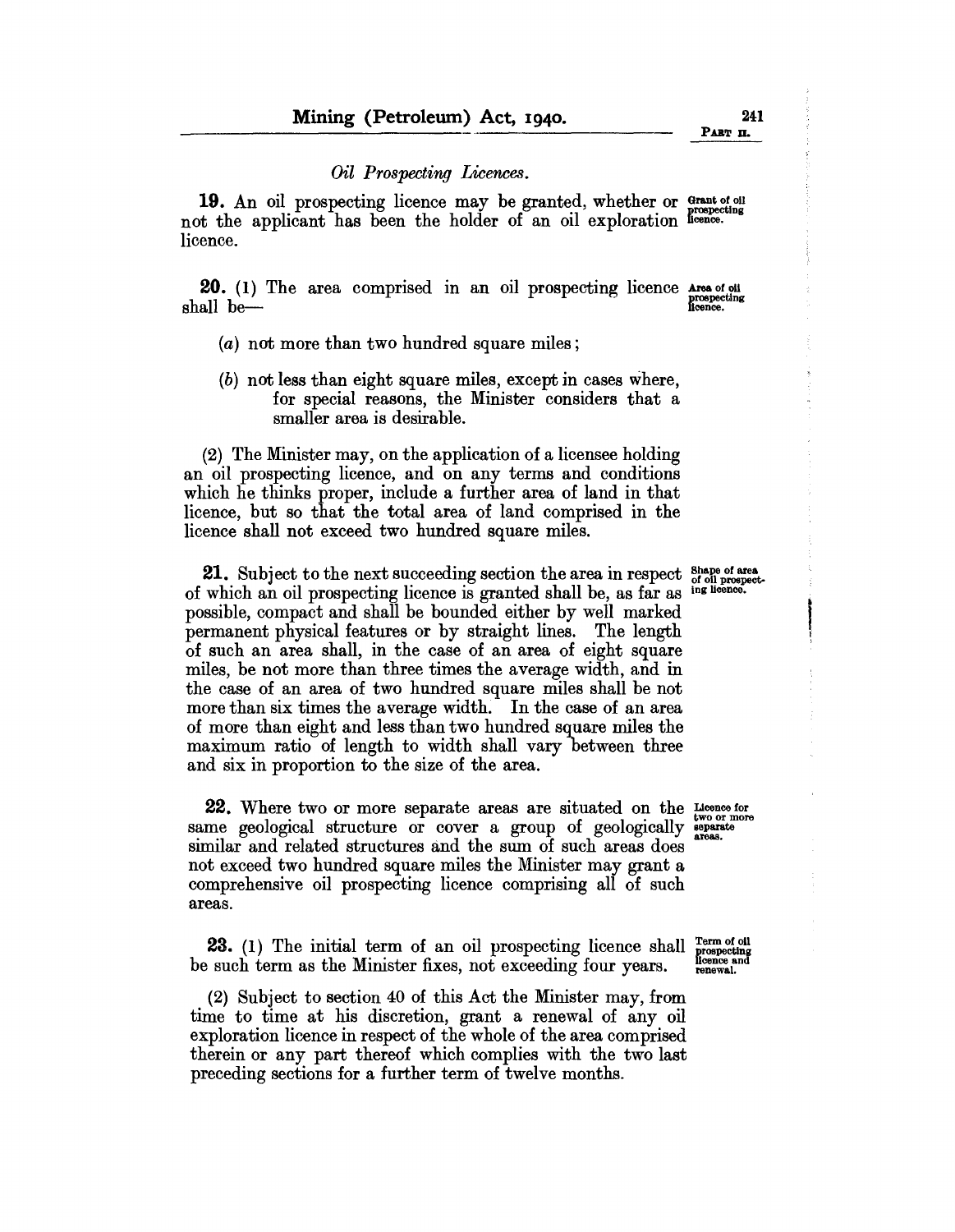Mining (Petroleum) Act, 1940.<br>24. The licensee holding an oil prospecting licence shall pay to the Minister annually in advance, a fee at the following rates :-

- (a) in respect of each year of the initial term of the licence, five shillings for each square mile or fractional part of a square mile comprised in the licence :
- (b) in respect of each year for which the term of the licence is renewed, ten shillings for each square mile or fractional part of a square mile comprised in the licence:

Provided that the fee for each year of the initial term shall not be less than twelve pounds ten shillings, and for each year of the renewal of the term not less than twenty-five pounds.

Duties of holder of 011 prospecting<br>licence.

25. (1) A licensee holding an oil prospecting licence shall, on the area comprised in the licence-

- (a) carry out with due diligence such scheme of prospecting as the Minister approves:
- (b) cause a detailed survey of the land comprised in the licence to be carried out by, or under the direction of, a geologist, to the satisfaction of the Minister:
- (c) cause to be made mineralogical and palaeontological examinations of specimens obtained from the land comprised in the licence, and any other examinations of those specimens which the Minister directs:
- (d) if required by the Minister, retain representative specimens of the specimens so obtained and make them available to the Minister; and
- (e) furnish to the.Minister every three months, or at such other intervals as the Minister approves-
	- (i.) a detailed report of all work carried out on the land comprised in the licence; and
	- (ii.) a geological map of the land examined, drawn to such scale as the Minister may direct.

(2) If petroleum is discovered in any borehole on any land included in an oil prospecting licence, the licensee shall immediately furnish to the Minister a full report of the discovery, and shall furnish any further particulars in relation thereto which are demanded by the Minister, and shall carry out any operations which the Minister may direct for the purpose of proving the quantity and quality of the supply of petroleum.

Fee for oil prospecting licence.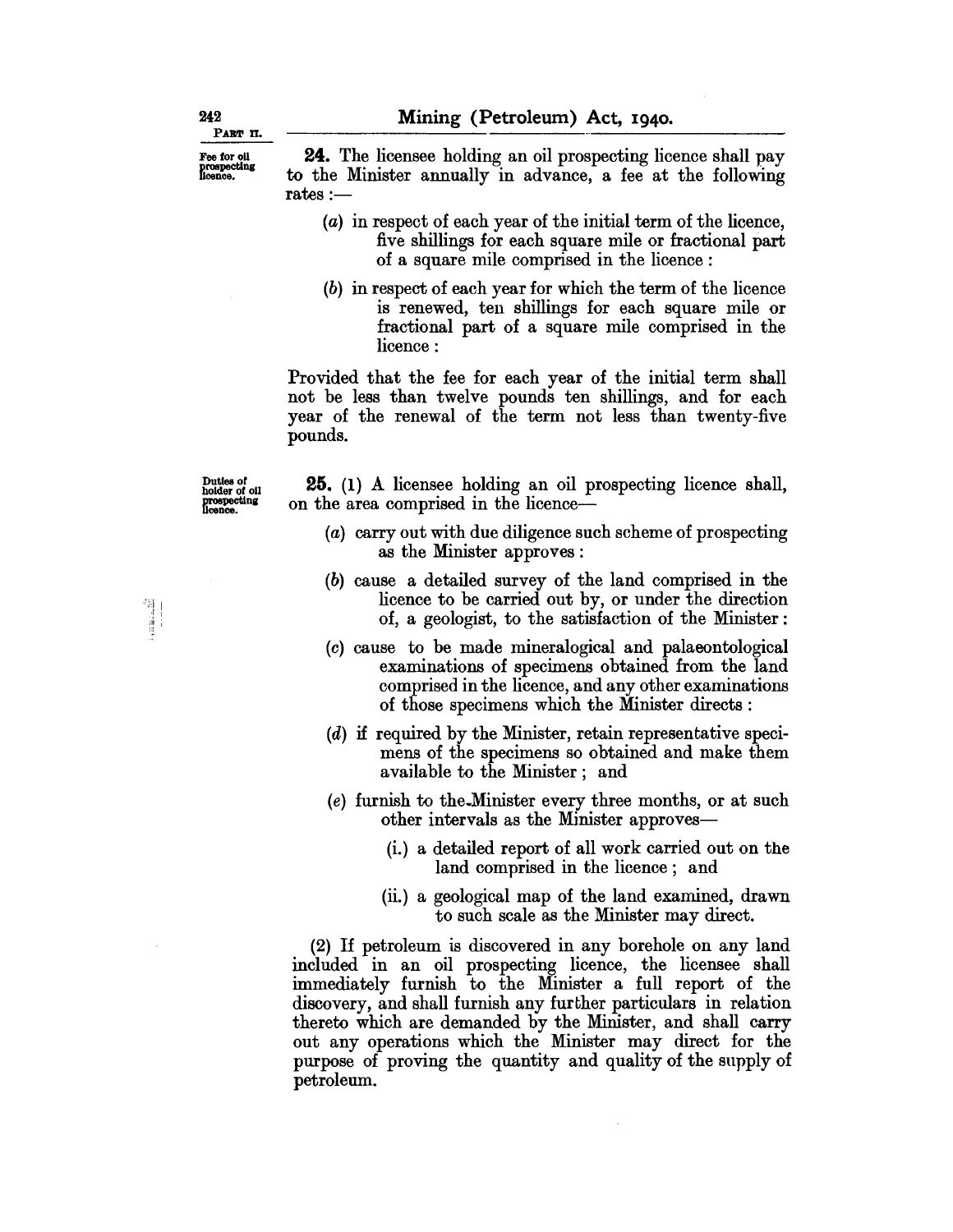(3) A licensee shall not dispose of any petroleum obtained from any land included in an oil prospecting licence until an oil mining licence in respect of the land from which the petroleum was obtained has been granted to him.

Any licensee who contravenes this section shall be guilty of an offence.

**26.** Subject to this Act and the regulations the holder of **Preferential** an oil prospecting licence shall have a preferential right to mining licence. an oil mining licence of any land comprised in the oil prospecting licence.

#### *Oil Mining Licences.*

27. An oil mining licence may be granted over-

- (a) any area which has previously been included either in an oil prospecting licence granted to the applicant or in an oil mining licence granted to any person; or
- (b) any additional area adjoining an area already held under an oil mining licence by the applicant.

**28.** An oil mining licence shall not be granted in respect of any  $\frac{\text{Size of area}}{\text{of } \text{of } \text{in } \text{mining}}$  area of-

- (a) more than one hundred square miles; or
- (b) less than four square miles except in cases where for speciaJ reasons, the Minister considers that a smaller area is desirable.

**29.** Where two or more separate areas are situated on the Licence over same geological structure or cover a group of geologically **\*parate areas.** similar and related structures, and the sum of such areas does not exceed one hundred square miles, the Minister may grant a comprehensive oil mining licence comprising all such areas.

30. Each separate area in respect of which an oil mining licence Shape otarea. is granted shall be bounded either by well marked permanent physical features or by straight lines. The length of any area for which an oil mining licence may be granted shall be-

- (a) in the case of an area of four square miles, not more than three times the average width:
- (b) in the case of an area of one hundred square miles, not more than five times the average width.

In the case of an area of more than four and less than one hundred square miles, the maximum ratio of length to width shall vary between three and five, in proportion to the size of the area.

Grant of 011 mining Hcence.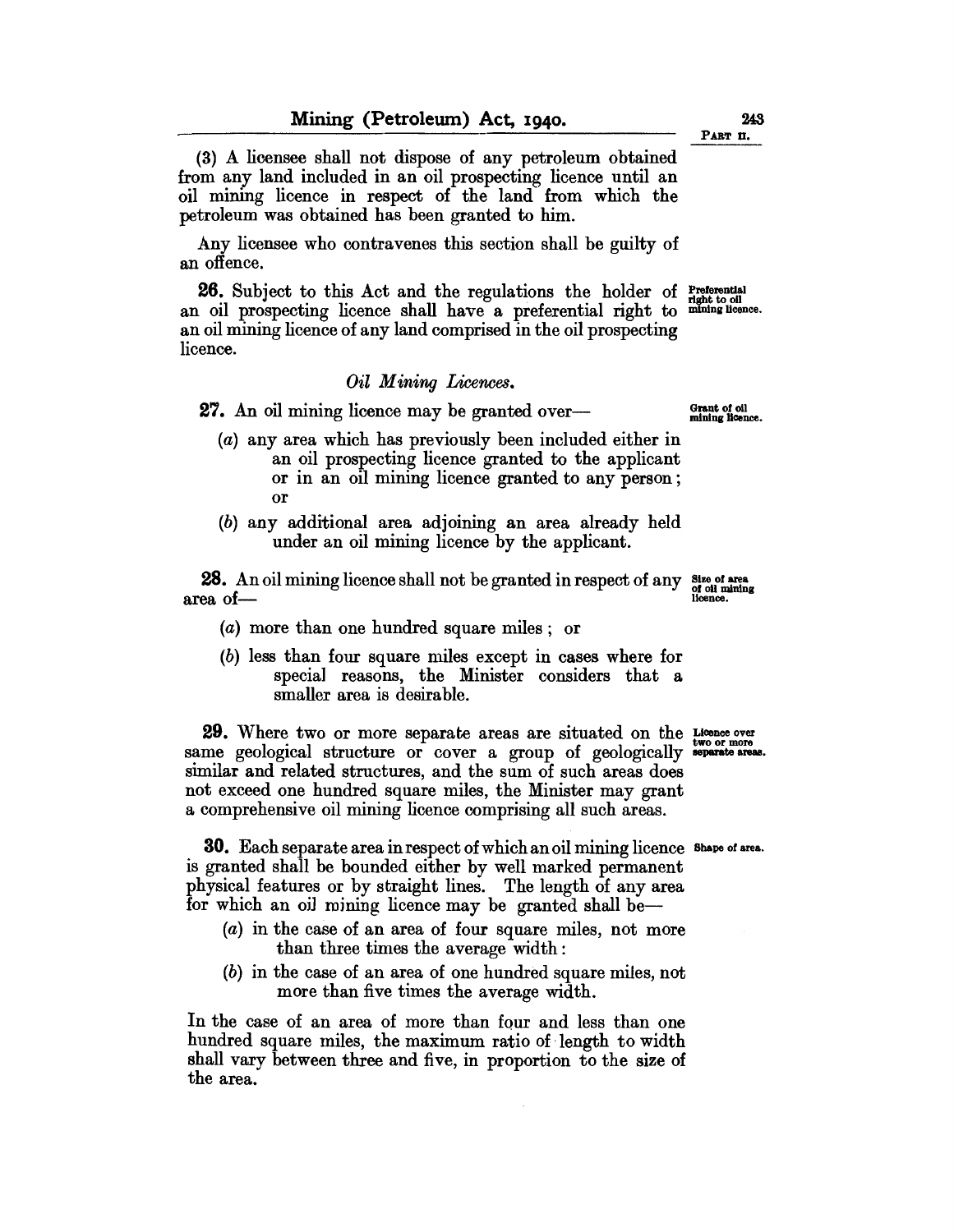31. In addition to the map required by subsection (3) of section 7, an application for an oil mining licence shall be accompanied by a map, prepared at the expense of the applicant showing in detail the topography and geology of the lands for which the licence is sought, and drawn to such scale as the Minister may direct.

Term of oil<br>mining licence.

32. (1) The initial term of an oil mining licence shall be such as the Minister fixes and shall not exceed twenty-one years; and the licence shall contain a clause conferring on the licensee, subject to this section, rights of renewal for successive terms of twenty-one years.

(2) Not less than three months before the expiration of the term of an oil mining licence, or of the term of any renewal thereof, the licensee may apply to the Minister for the renewal, or further renewal, of the licence.

(3) An application for the renewal, or further renewal, of an oil mining licence shall-

(a) be made in the manner and form prescribed; and

(b) be accompanied by a fee of fifty pounds.

(4) The Minister shall, if he is satisfied that the licensee has complied with the.terms and conditions of his licence and with such of the provisions of this Act and of the regulations as are applicable to him, renew the licence for a further period of twenty-one years.

33. An oil mining licence shall confer on the licensee the exclusive right to conduct oil mining operations on the land comprised in the licence, together with the right, subject to compliance with any law relating thereto, to construct and maintain on that land such works, buildings, plant, waterways, roads, pipelines, dams, reservoirs, tanks, pumping stations, tramways, railways, telephone lines, wireless stations and other structures and equipment as are necessary for the full enjoyment of the licence or the fulfilment of the licensee's obligations thereunder.

Fee for oil mining licence.

Rights 0' licensee.

""Ili "i': .iill'

34. During the currency of an oil mining licence and of any renewal thereof there shall be payable to the Minister in advance in respect thereof an annual fee computed at the rate of ten pounds for every square mile of land comprised in the licence.

Royalty on petroleum.

35. (1) Subject to this section the licensee under an oil mining licence shall pay to the Minister a royalty computed at the rate of ten per cent on the selling value of all crude oil, casinghead petro1eum spirit, and natural gas that is produced from the land comprised in the licence.

Duty of<br>applicant to<br>supply map.

PART II.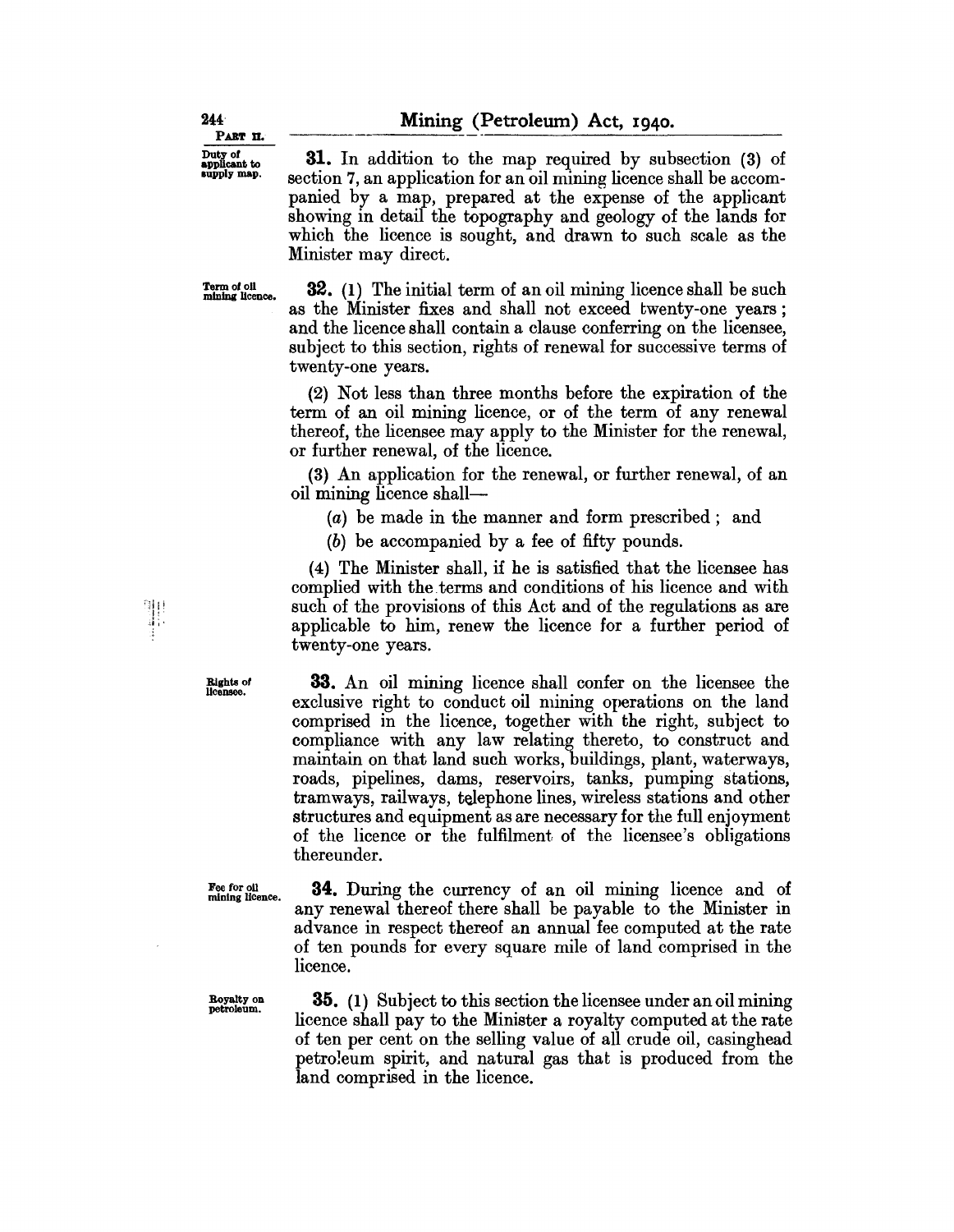- $(2)$  Royalty shall not be payable in respect of-
	- (a) any crude oil, casinghead petroleum spirit or natural gas which is unavoidably lost or is returned to the natural reservoir:
	- (b) any crude oil, casinghead petroleum spirit or natural gas which is used by the licensee for the purposes of oil mining operations or any incidental purposes (including the heating and lighting of the dwellings of employees of the licensee engaged by him in connection with the work of oil production and the heating and lighting of buildings maintained to provide social amenities for those employees and their families) :
	- (c) any natural gas which or the product of which is not sold.

(3) There shall be set off against the amount of royalty payable in any year under this section the amount of any fee paid by the licensee in respect of that year and where the amount of fee so paid exceeds the royalty, no royalty shall be payable for the year.

(4) For the purpose of enabling the royalty payable under any licence to be computed the licensee shall in each month furnish to the Director of Mines a statement in the prescribed form showing the quantity and selling value of crude oil, casinghead petroleum spirit, and natural gas produced during the preceding month, and giving such other information as may be prescribed.

(5) The licensee shall, at the request of the Director of Mines, or of any person authorized by him to make the request, produce to the Director or to that person, all books, accounts, and other records of the licensee in relation to the licence and the operations and transactions carried on thereunder or in connection therewith and shall permit the Director or that person to inspect and make copies of those books, accounts and records.

(6) In this section " selling value " means-

I

- (a) in relation to any oil spirit or gas which is sold by the licensee, the price actually realised less the expenses (if any) incurred by the licensee in transporting the oil spirit or gas from the site of the well or borehole to the point of delivery to the buyer:
- (b) in relation to any oil spirit or gas which is treated by the licensee before sale, its value in its natural condition at the site of the well or borehole immediately before treatment.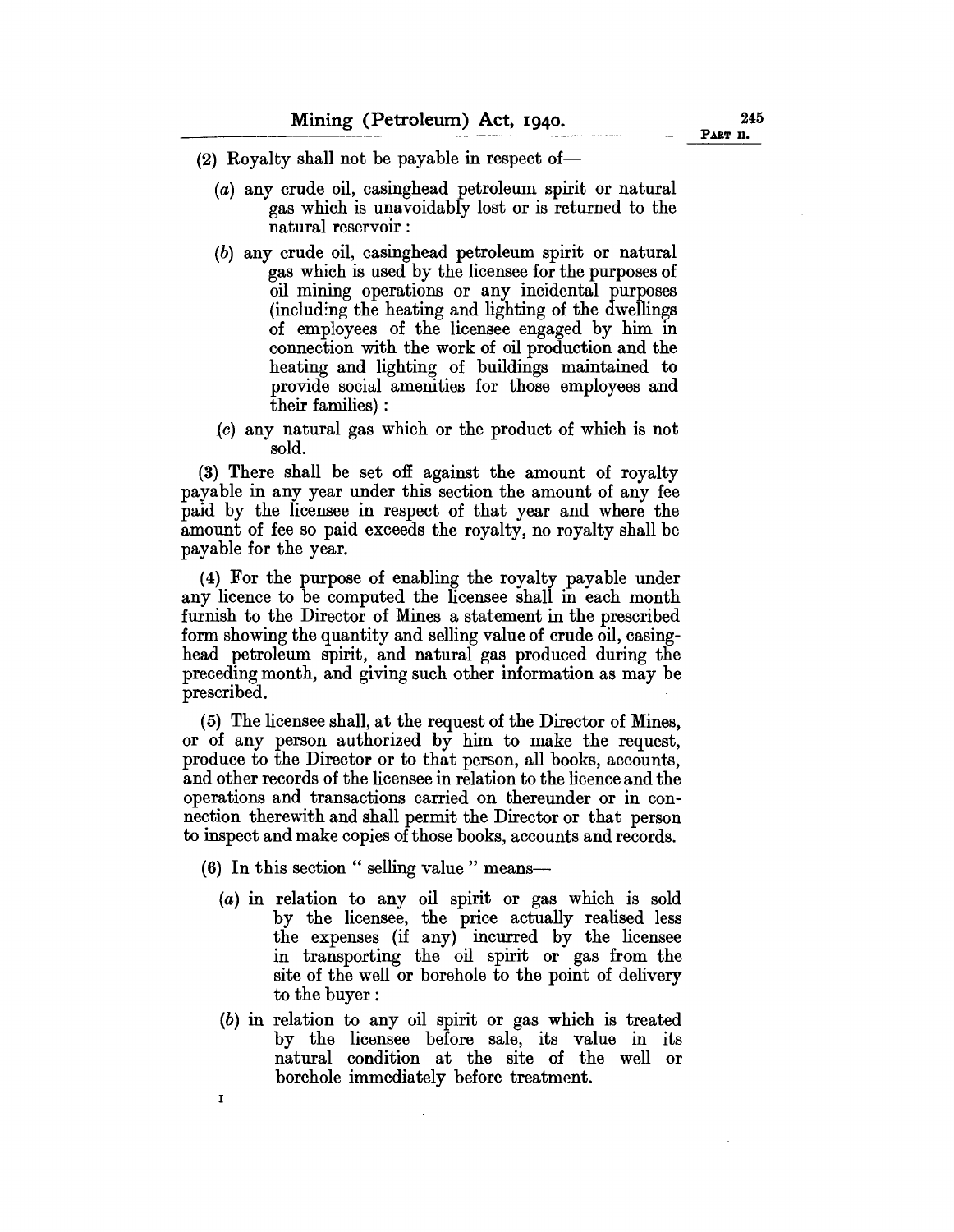36. (1) Within six months after the grant of an oil mining licence, or within such further time as the Minister in his absolute discretion allows, the licensee shall-

- (a) if at the time of the grant of the licence an outfit and equipment suitable for drilling on the land comprised in the licence was not already installed to the satisfaction of the Minister, install such an outfit and equipment to the satisfaction of the Minister:
- (b) commence to drill, by a method approved by the Minister, at least one well :

Provided that where, prior to the grant of the licence, a well has been drilled on the land comprised in the licence, the Minister may exempt the licensee from compliance with this subsection.

(2) A licensee shall, during the term of the licence, diligently and continuously carry on drilling operations in a workmanlike manner so that the land comprised in the licence will be developed in accordance with good oil field practice to the satisfaction of the Minister, and shall continue to drill each well with reasonable diligence to a depth at which oil is produced, or at which the Minister is satisfied that the well is unsuccessful.

(3) Where any well is drilled to production, the licensee shall continue to produce until such time as he satisfies the Minister that further production is not practicable: Provided that the Minister may authorize a temporary suspension of operations.

Plans and reports.

37. The licensee under an oil mining licence shall not later than the thirty-first day of July in each year, furnish to the Director of Mines in the manner and form prescribed, with respect to the period of twelve months ended on the thirtieth day of June in that year-

- (a) a plan showing all development work and improvements on the land comprised in the licence together with a report as to such other matters as are prescribed ;
- (b) a statement as to quantity and grade of crude oil, casinghead petroleum spirit, and natural gas (if any) produced and sold; and
- (0) a statement of the moneys received for any crude oil, casinghead petroleum spirit, and natural gas sold.

*General Provisions Relating to Licences.* 

**38.** (1) A licensee may—

Surrender of licence.

(a) upon giving three months' notice in writing to the Minister; and

Duties of<br>licensee.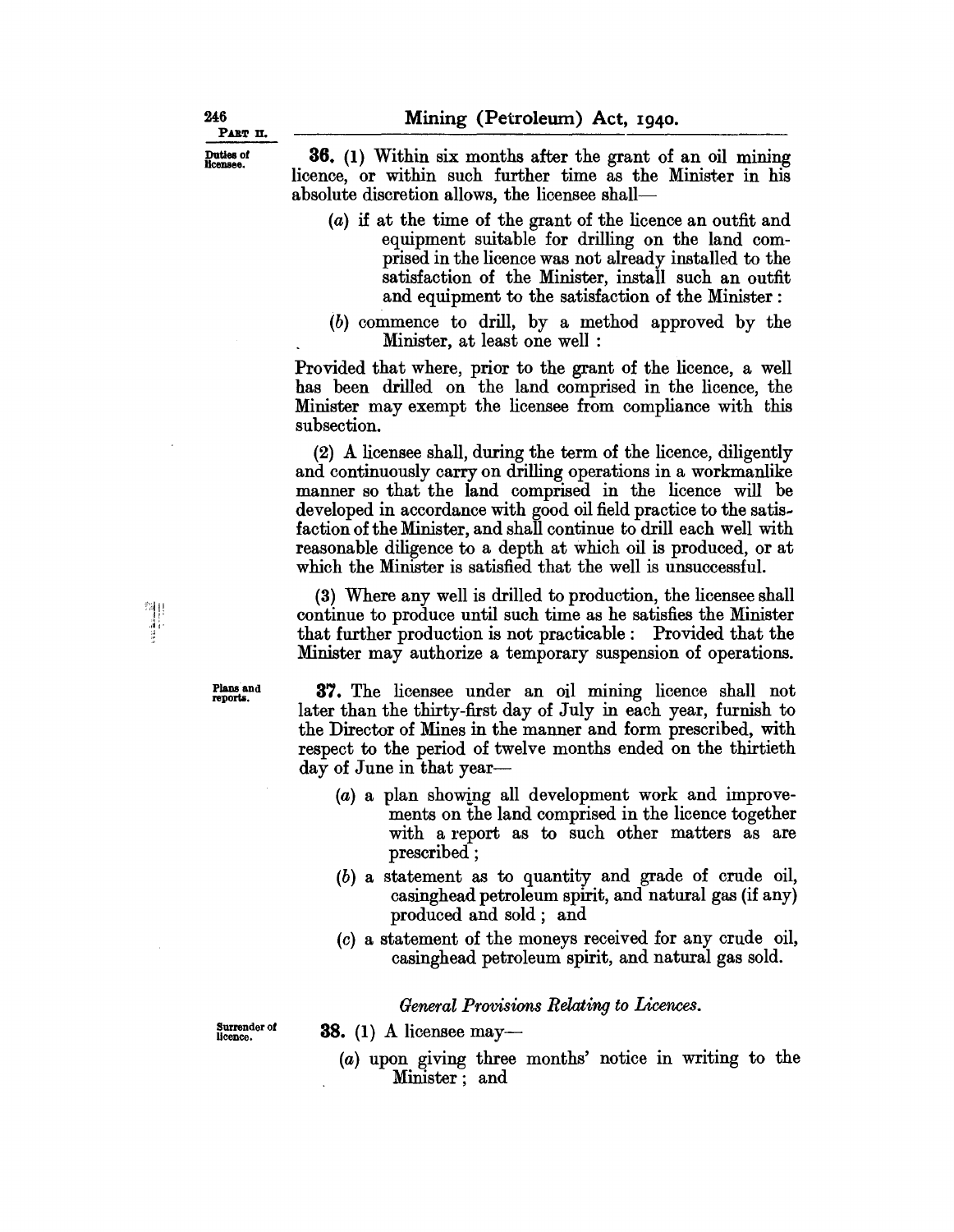- (b) upon payment of all fees, royalties, debts and other obligations due and owing to the Minister under this Act; and
- (c) upon payment of all moneys and wages due and payable to the workmen and employees of the licensee,

apply to the Minister for permission to surrender his licence with respect to the whole or portion of the land comprised therein.

(2) The Minister shall not grant any such application unless he is satisfied that the licensee has made provision for protecting the land to which the surrender relates and making any well thereon safe.

(3) Upon the surrender of a licence under this section, all rights and obligations of the licensee under the licence in respect of the land to which the surrender relates shall be terminated but the surrender shall not release the licensee from anyobligation or liability incurred prior to the surrender.

(4) Where the licensee has constructed any waterway, road, pipeline, tramway, railway, or telephone line on the land to which the surrender relates, he shall be entitled, so long as is necessary for the conduct of his mining operations, to a right of way or easement entitling him to use and maintain that waterway, road, pipeline, tramway, railway or telephone line.

**39.** (1) Where the Minister has reason to believe that a Cancellation of licensee has contravened or failed to comply with any of the terms and conditions of his licence or any of the provisions of this Act or of the regulations the Minister may obtain a report from the Director of Mines.

(2) If, after obtaining and considering a report accordingly, the Minister is satisfied that there has been a contravention or default by the licensee he shall decide whether the licence ought to be forfeited. In deciding this question he shall take into account-

- (a) in any case where the contravention or default consists in failure to do any act or carry out any work or is capable of being remedied by any act or work, any offer by the licensee to do such act or carry out such work;
- (b) in any case, the seriousness of the default or contravention and the harm resulting therefrom.

(3) If the Minister decides that it is expedient to cancel the licence he shall make a recommendation accordingly to the Governor and the Governor may if he thinks fit cancel the licence.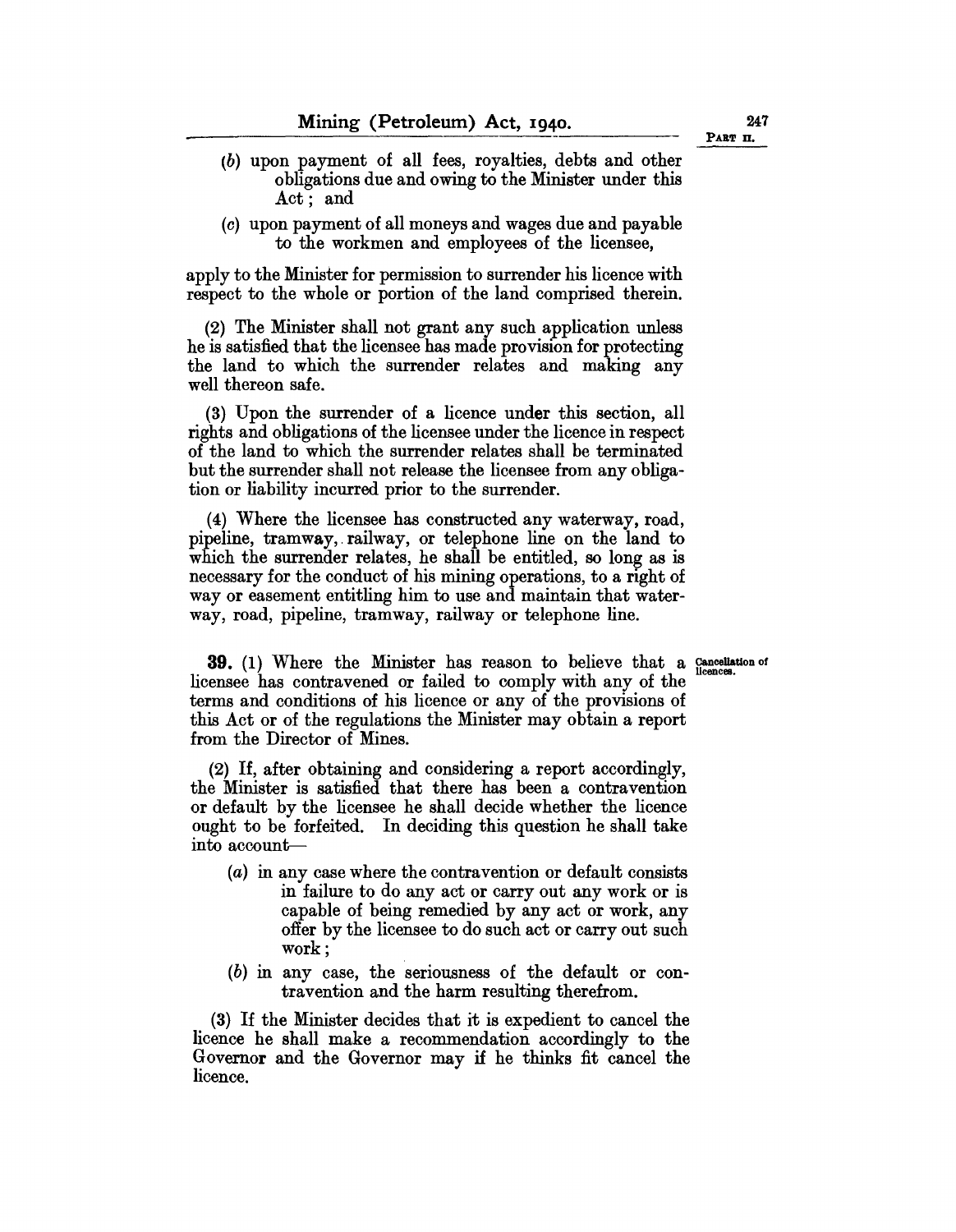**40.** Where a licensee applies for a renewal of an oil exploration licence or oil prospecting licence the Minister may instead of renewing the oil exploration licence or oil prospecting licence, require the licensee to make an application for an oil prospecting licence or an oil mining licence respectively as the case may be.

SIgning of application.

**41.** An application for a licence shall—

- $(a)$  if made by an individual—be signed by the applicant or by his agent ;
- (b) if made by a body corporate-be under the common seal of the applicant or be signed by some person authorized by the applicant to sign it; and
- (c) if made by an unincorporated association of persons or of bodies corporate, or of persons and bodies corporate-be signed by each person or by his agent and be under the seal of each body corporate.

Ii'

<sup>Consent to</sup><br>
<sup>dealings</sup> with **42.** (1) Subject to this Act, a licence or any interest in any<br>
<sup>licences</sup><br>
licence shall not be assigned transferred sublet mortgaged licence shall not be assigned, transferred, sublet, mortgaged, or made the subject of any trust or other dealing, whether directly or indirectly, without the consent in writing of the Minister; and any such transaction entered into without such consent shall be void.

> (2) The Minister may, before consenting to any such transaction, require such information as he thinks fit with respect thereto, and shall not be bound to consent thereto.

> (3) A fee of ten pounds shall be payable on every application for the consent of the Minister under this section.

> **43.** If the holder of any licence purports, without the consent in writing of the Minister, to assign, transfer, sublet, or mortgage the licence or any interest therein or to make the licence or any interest therein, the subject of any trust or other dealing, he shall be guilty of an offence.

Registers.

Prohibition of unauthorized assignments and combines.

Reservations In tavour 01 the Crown.

**44.** The Director of Mines shall keep registers of licences and such other registers as may be prescribed or as he deems necessary.

**45.** Notwithstanding the issue or grant of a licence the following rights are expressly reserved to the Crown and a reservation accordingly shall be deemed to be contained in every licence-

(a) the right to grant, upon such terms as the Minister thinks fit, such rights of way or easements through, upon, over, or in any land comprised in the licence

Powerot Minister on application for renewal.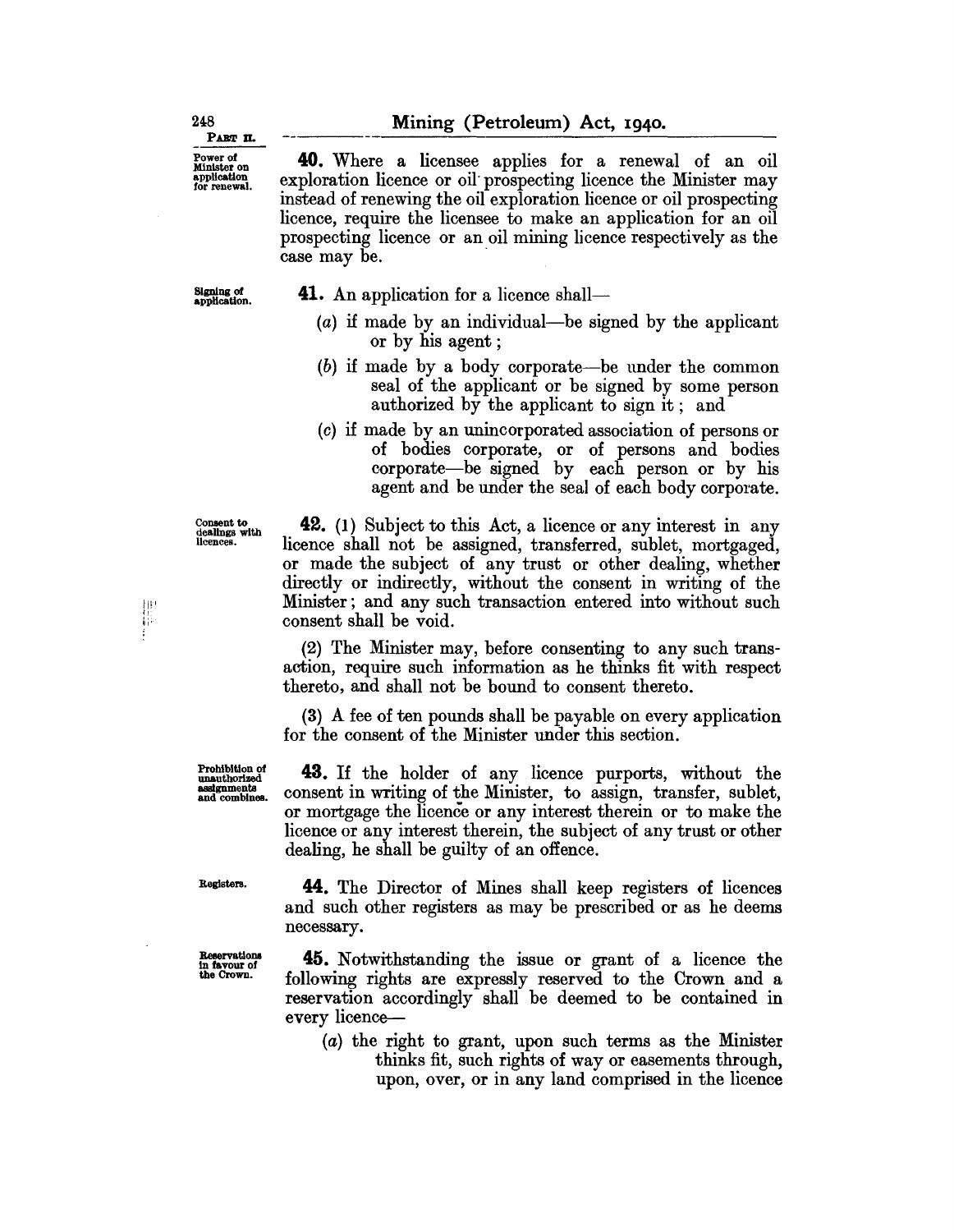as are reasonably required for the development or working of that land or other land containing petroleum deposits, or for the treatment or transportation of the products of such land by or under the authority of the Minister, or any licensee, or for other public purposes, and the Minister may, from time to time, make such grants accordingly; and

(b) the right to all helium found in association with petroleum and the right to erect on the land comprised in the licence a plant for the extraction of helium from any gases produced by a licensee together with such incidental rights as are necessary for the purpose of storing and removing the helium.

**46.** Nothing in this Act or in any licence shall take away or Saving of limit any power conferred on the Governor or any Minister of the  $\frac{\text{Mimister under}}{\text{Crown Lands}}}$ <br>Crown by any other Act to reserve, dedicate, grant, sell or other- Acts. wise deal with or dispose of any land: Provided that any such reservation, dedication, grant, sale, or other dealing or disposition shall be subject to any rights which have been conferred by or under this Act or any licence, and are in existence at the time of the reservation, dedication, grant, sale or other dealing.

**47.** (1) For the purpose only of making any geological or  $\frac{m}{\text{not included in}}$ geophysical examination a licensee may enter upon land not licence. comprised in his licence: Provided that such entry shall not be made except with the consent of every owner and occupier of the land or, in the case of an appeal, the consent of the Minister.

(2) Any owner or occupier of land may in his discretion refuse his consent under this section or may grant his consent either unconditionally or on such conditions not inconsistent with this Act or the regulations as he thinks fit.

(3) If any owner or occupier of any land refuses or neglects to grant consent under this section or grants consent subject to any condition, the person applying for consent may appeal to the Minister. On such an appeal the Minister may refuse his consent, or grant his consent either unconditionally or on such conditions not inconsistent with this Act or the regulations as he thinks fit.

(4) Subject to the regulations, where the owner or any occupier of any land is not known, or is absent from the State and has no known agent in the State, or is dead and has no personal representatives, any person requiring the consent of that owner or occupier under this section, may appeal to the Minister as if that owner or occupier had refused his consent,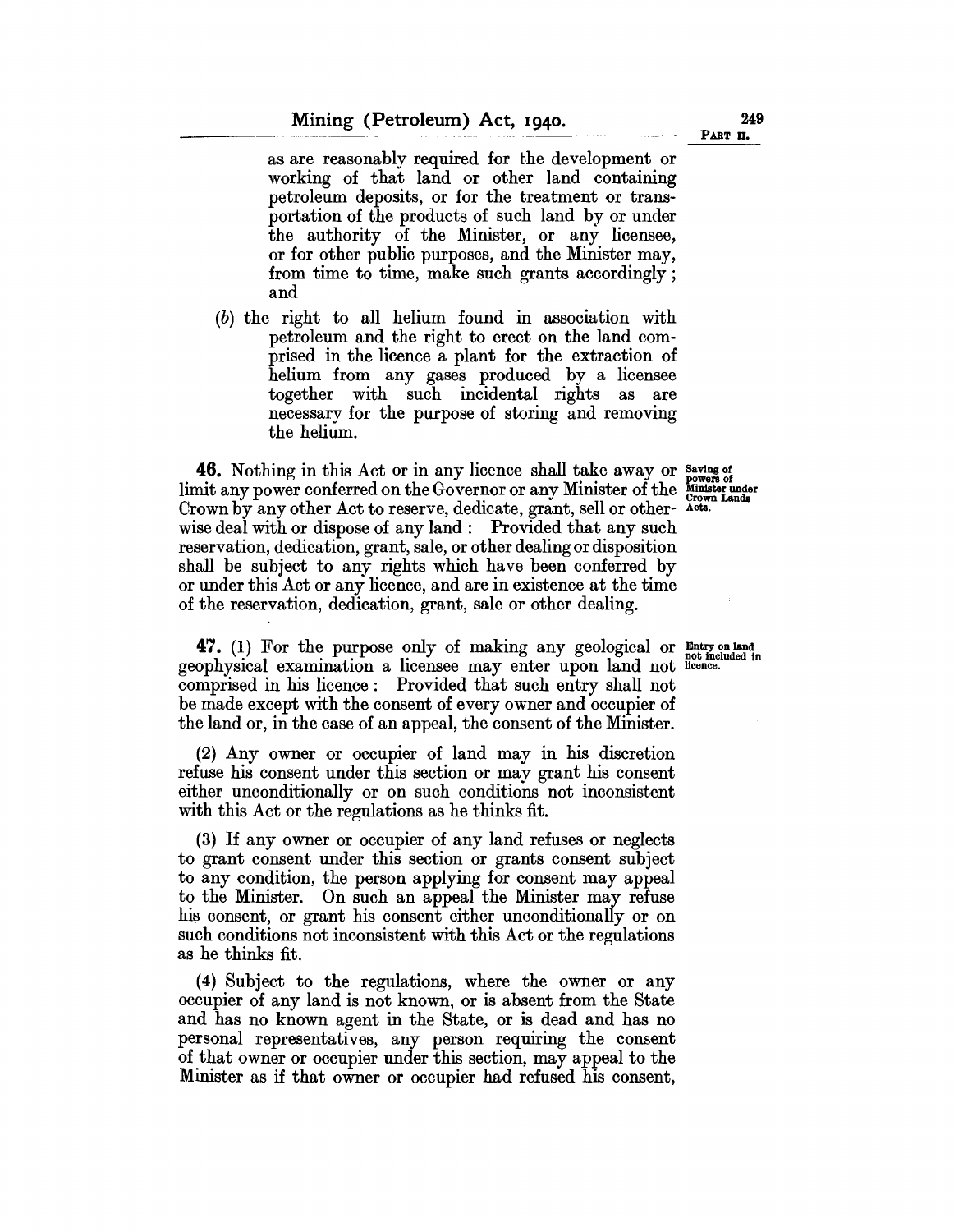and on the appeal the Minister may refuse his consent, or grant his consent either unconditionally or on such conditions not inconsistent with this Act or the regulations, as he thinks fit.

(5) Nothing in this section and nothing done pursuant to this section shall restrict the power of any owner or occupier of land to enter into an agreement with any person as to the giving of consent under this section or as to the conditions on which such consent is to be given.

(6) A licensee entering on land under this section shall be entitled to make a geological and geophysical examination of the land. In making such examination he shall do as little damage as possible, and he shall be liable to pay compensation to every person having any estate or interest in the land for any damage done to the land. Any such person may sue for such compensation in any court having jurisdiction to entertain actions up to the amount claimed.

No oil mining<br>on roads and streets.

**48.** Nothing in this Act or in any licence shall authorize any person to carry on mining operations on or under any road or street.

Restrictions on rights of licensees over certain lands.

把 F

**49.** (1) A licensee shall not be entitled to enter upon or conduct any operations upon any of the lands hereunder mentioned unless he has first obtained the consent in writing of every owner and occupier of that land, or, in the case of an appeal, the consent of the Minister.

The lands referred to above are the following :-

- (a) Land lawfully and bona *fide* used as a garden, orchard, vineyard, or dairy farm:
- (b) Fields cultivated for the production of crops:
- (c) Pasture land which has been topdressed or sown with any plants or grasses for pasture :
- (d) Land used for the playing of any sport:
- (e) Land forming the site of any building, artificial well, reservoir, or dam, where that building, well, reservoir, or dam is of the value of fifty pounds or more, and any land within one hundred and fifty yards of any such building, well, reservoir, or dam:
- $(f)$  Any land within one hundred yards of any spring, watering trough, or artificial watering place which is habitually used for stock.

(2) Any owner or occupier of any land mentioned in subsection (1) of this section, may in his discretion refuse his

260 PART **II.**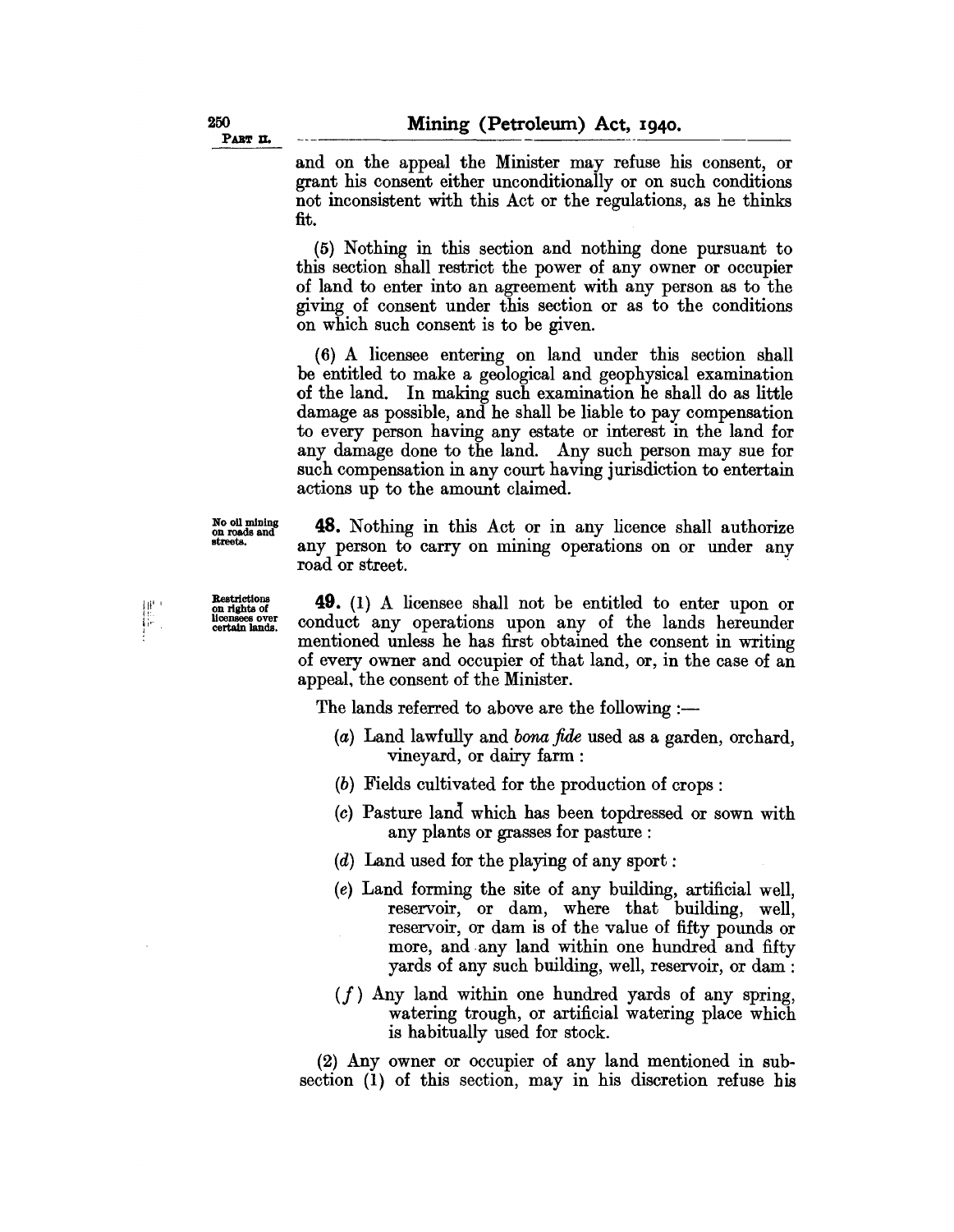consent under this section or may grant his consent either unconditionally or on such conditions not inconsistent with this Act or the regulations as he thinks fit.

(3) If any owner or occupier of any such land refuses or neglects to grant consent under this section or grants consent subject to any condition, the person applying for consent may appeal to the Minister. On such an appeal the Minister may refuse his consent, or grant his consent either unconditionally or on such conditions not inconsistent with this Act or the regulations as he thinks fit.

(4) Subject to the regulations, where the owner or any occupier of any land is not known, or is absent from the State and has no known agent in the State, or is dead and has no personal representatives, any person requiring the consent of that owner or occupier under this section, may appeal to the Minister as if that owner or occupier had refused his consent, and on the appeal the Minister may refuse his consent, or grant his consent either unconditionally or on such conditions not inconsistent with this Act or the regulations, as he thinks fit.

(5) Nothing in this section and nothing done pursuant to this section shall restrict the power of any owner or occupier of land to enter into an agreement with any person as to the giving of consent under this section or as to the conditions on which such consent is to be given.

(6) If any licensee contravenes this section he shall be guilty of an offence.

**50.** (1) A licensee shall not be entitled to enter upon or Restriction on conduct any operations upon any of the lands hereinafter  $\frac{1}{10}$  public lands. mentioned without the consent of the appropriate Minister.

The lands referred to above are the following  $:$ 

- (a) Land held by or on behalf of the Crown or any municipal or district council or any public statutory authority and used as park lands, or as a public park, garden, playground, recreation reserve, or other place of public resort :
- (b) Land held by or on behalf of the Crown or any municipal or district council or any public statutory authority as the site or intended site of any public building, public work, or cemetery:
- (c) Land dedicated or reserved by proclamation under the Crown Lands Act, 1929-1939:
- (d) Land to which the Governor by proclamation declares that this section shall apply.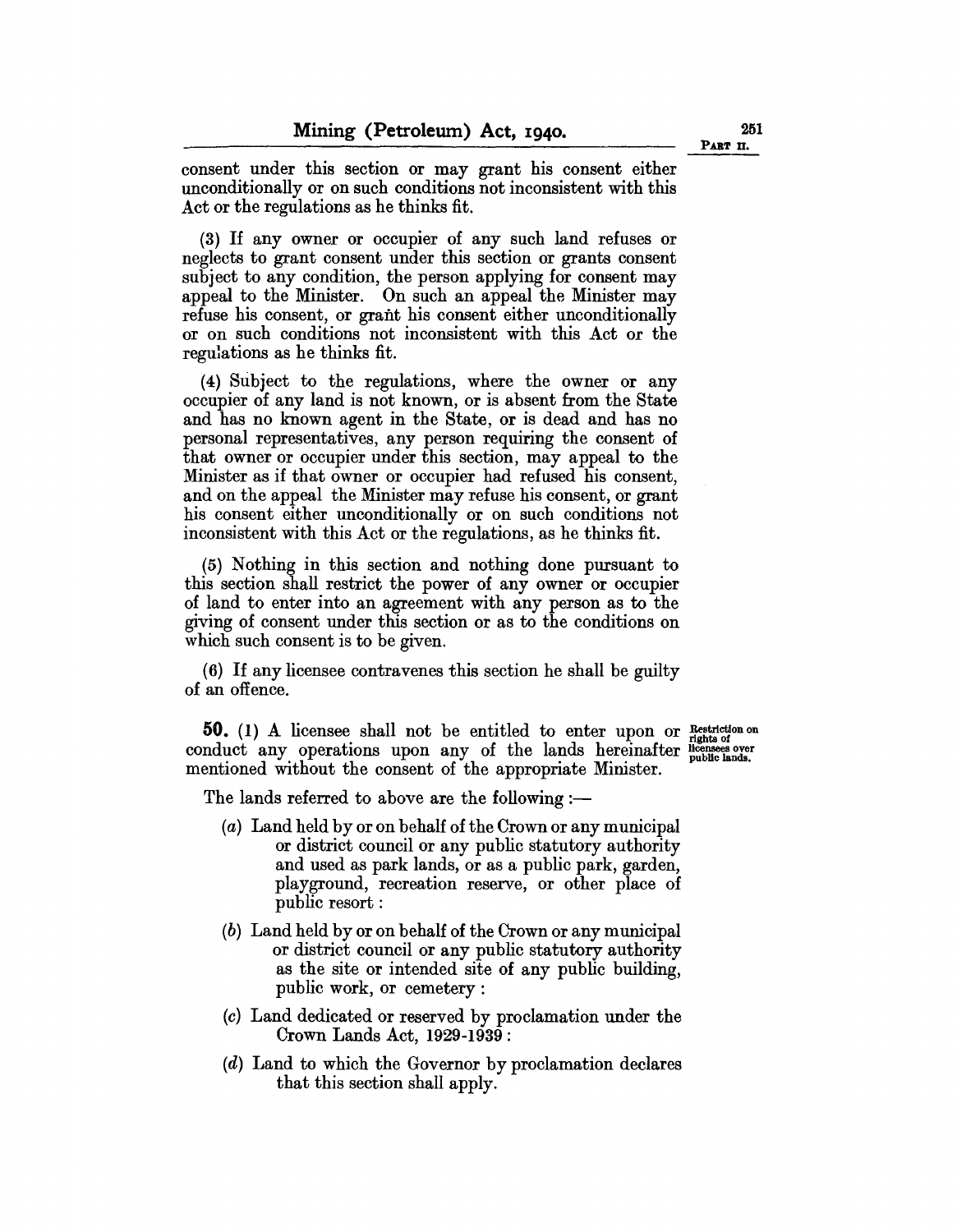- (2) The Governor may by proclamation---
	- (a) declare that this section shall apply to any specified land or to any specified class of land :
	- (b) declare that this section shall cease to apply to any specified land or to any specified class of land to which this section applies whether by reason of a proclamation under this section or otherwise:
	- (c) revoke or vary any proclamation for the time being in force under this section.

(3) The appropriate Minister to grant his consent under this section shall be-

- (a) the Minister for the time being charged with the administration of the land; or
- (b) if the land is administered by an authority other than a Minister, the Minister for the time being charged with the administration of the Act under which the land is held; or
- (c) if there is no such Minister as mentioned in paragraphs  $(a)$  or  $(b)$ , the Minister of Mines.

If any question arises as to who is the appropriate Minister to grant consent under this section, it shall be determined by the Governor whose decision shall be final.

(4) The appropriate Minister in his discretion may refuse his consent under this section, or may grant his consent either unconditionally or on such conditions as he thinks fit.

(5) Where any such land as mentioned in subsection (1) of this section is held by or on behalf of, or is controlled in whole or part by, a municipal or district council or a public statutory authority, the Minister shall not give any consent under this section in respect of that land unless he has first consulted such council or authority.

(6) If any licensee contravenes this section he shall be guilty of an offence.

Notice of entry to be<br>given to ccupiers.

JP

**51.** (1) Before any licensee enters upon any land or causes it to be entered upon pursuant to this Act, he shall give to every occupier of the land notice in writing of his intention so to do. Where the entry upon the land is for the purpose of making any geological survey or for the purpose of making any geophysical survey that does not involve a risk of damage to the land or the improvements thereon, or to any stock or chattels for the time being thereon, fourteen clear days' notice of intention shall be given as aforesaid, and in every other case twenty-eight clear days' notice shall be given.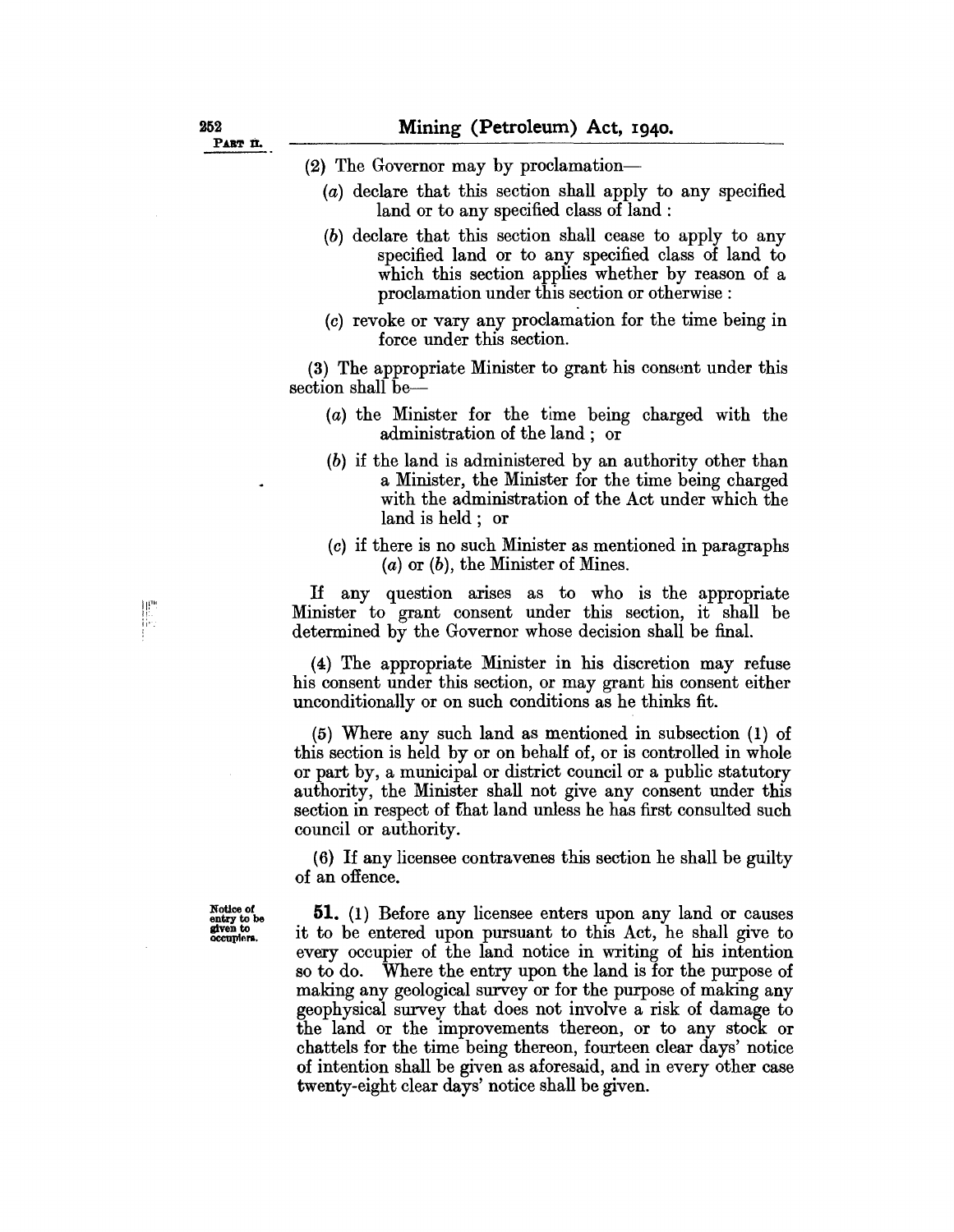(3) Every notice under this section shall specify the land upon which it is proposed to enter, and shall also specify the purpose for which the entry is proposed to be made.

(4) The foregoing provisions of this section shall be in addition to and not in derogation of any other provisions of this Act restricting the right to enter upon any land or to commence or carryon any mining operations.

(5) If any licensee contravenes this section he shall be guilty of an offence.

 $52. (1)$  A licensee shall---<br> $\frac{U_{\text{Be and}}}{U_{\text{cocupation of}}}}$ 

the agent or representative of the occupier.

- (a) as against the owner or occupier of any land comprised private land. in his licence be deemed to be in occupation of only such portion of that land as he encloses with a fence; and
- (b) shall enclose with a fence only that part of the land comprised in the licence of which he requires exclusive occupation in order effectively to carryon and adequately to protect his mining operations and works.

(2) A licensee may bring an action for trespass or injury to any land fenced by him under this section.

53. If any land comprised in a licence is being lawfully used **Restriction** on by any person other than the licensee for any purpose, the  $_{\text{overations}}^{\text{with other}}$ licensee shall-

- (a) conduct operations under the licence so as not to interfere to a greater extent than is necessary with such user of the land : and
- (b) take all such precautions and measures as are necessary or as are required by the Minister to prevent injury from being caused by such operations to any land not actually occupied for mining purposes.

54. (1) The Minister may grant to a licensee a right of way Easements. or other easement over or through any land for the purposes of the erection and maintenance of a pipeline for the transportation of petroleum. Such a right of way or easement may extend over any land occupied or intended to be occupied by the pipeline and over strips of land not more than twenty-five feet wide

PART II.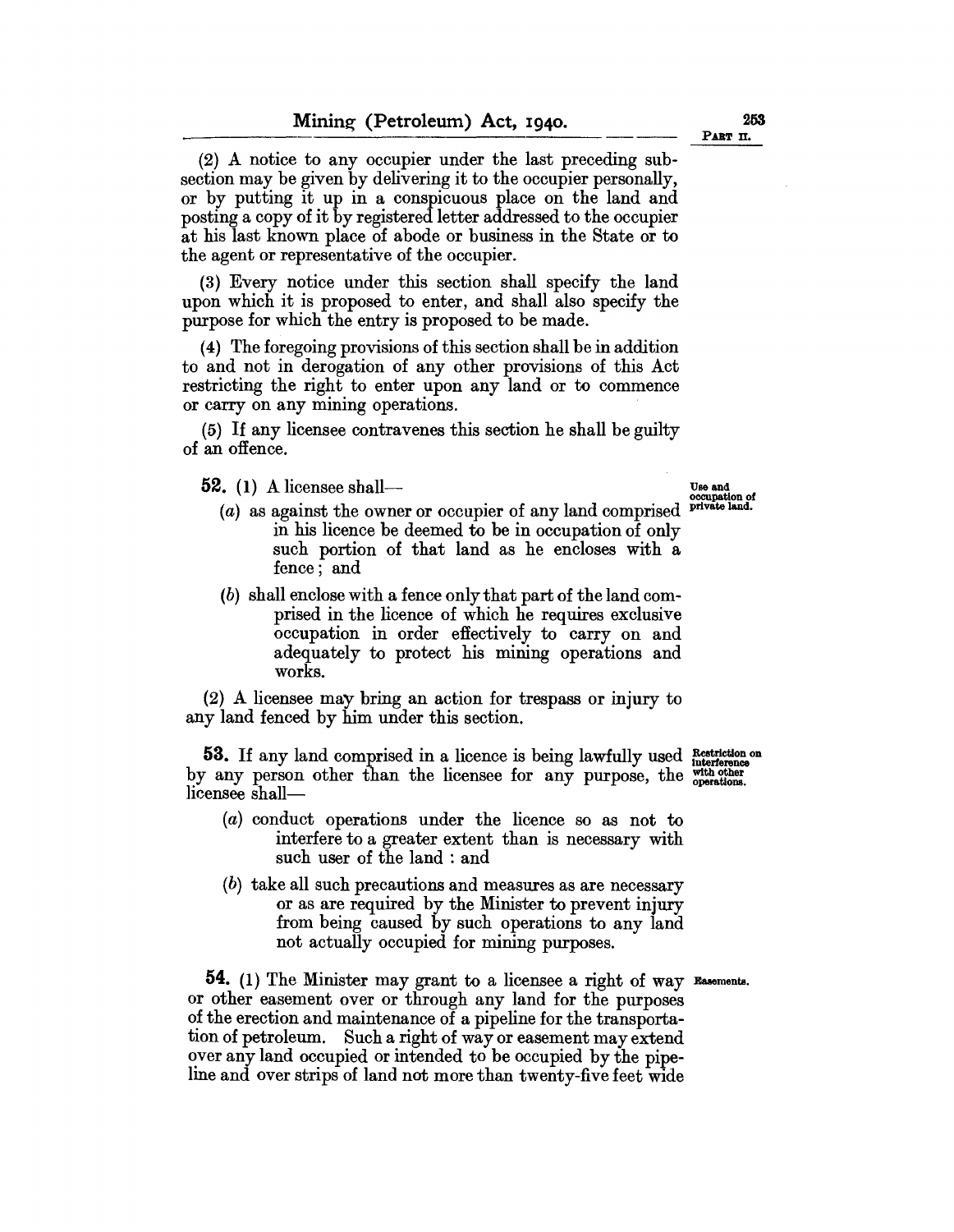on either side of the pipeline, and shall be upon such conditions as to survey, rental, situation, use and other matters as are specified in the grant or prescribed by regulation.

(2) Failure to comply with any such condition shall be a ground for cancelling any such grant.

Records of wells.

**55.** (1) Every licensee shall keep, in a form approved by the Minister-

- (a) accurate records of the drilling, deepening, plugging, or abandonment of all wells on the land comprised in the licence and of any alterations to the casings thereof; and
- (b) a log of each such well containing particulars of the following matters-
	- (i.) the strata and subsoil through which the weI1 was drilled;
	- (ii.) the casing inserted in the well and any alteration to the casing ;
	- (iii.) any petroleum, water, or workable seams of coal encountered; and
	- $(iv.)$  such other matters as are prescribed by regulation.

(2) The licensee shall in the month of July in each year deliver to the Minister copies of all records and logs kept pursuant to this section in relation to the period of twelve months ended on the preceding thirtieth of June.

**56.** (1) Every licensee shall, on or before the last day of each month during the term of his licence, including the term of any renewal thereof, furnish to the Minister a record, in a form prescribed by regulation, containing the following particulars of work done during the preceding month, namely  $:$ 

- (a) The depth drilled in each well ;
- (b) Any petroleum, water, or workable seams of coal encountered in the course of his operations ;
- (c) All crude oil produced and casinghead petroleum spirit recovered; and
- (d) Particulars of any geological work which has been carried out.

(2) Every licensee shall, not later than the thirty-first day of July in each year, furnish to the Minister a record in the form prescribed by regulation, of the operations conducted during the twelve months ended on the preceding thirtieth day of June,

Monthly and annual reports.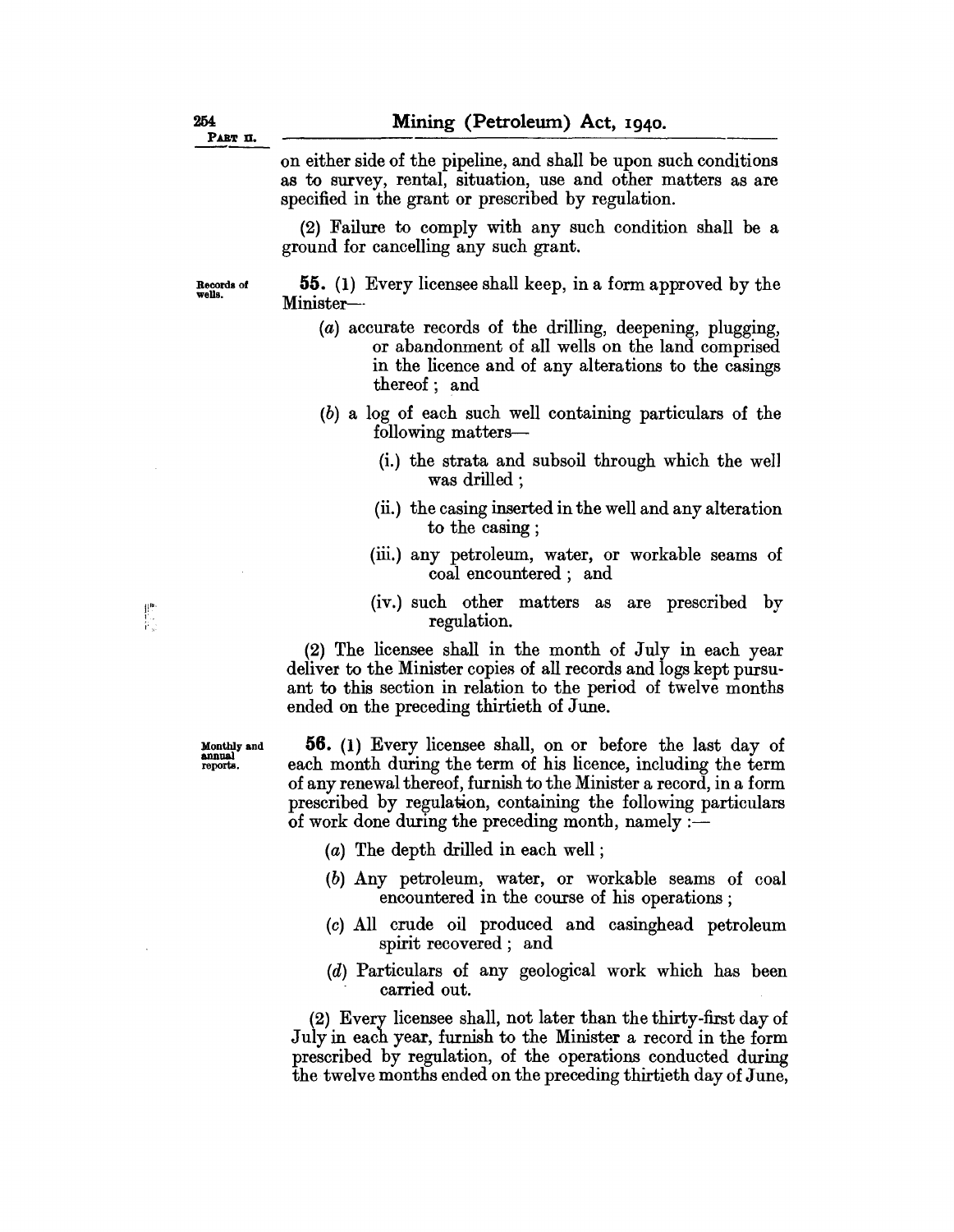on the land comprised in his licence together with a plan upon a scale approved by the Minister-

- (*a*) showing the situation of all wells;
- (b) showing all developmental and other works executed by him in connection with his mining operations; and
- (c) setting out full particulars of any ancillary rights acquired for the exercise of the rights or for the performance of the obligations under the licence.
- (3) Every licensee shall-
	- (a) keep accurate geological plans, maps and records relating to the land comprised in his licence; and
	- (b) furnish to the Minister such other plans and information as to the progress of operations on the land comprised in the licence as the Minister from time to time requires.

**57.** (1) Every licensee shall as soon as is reasonably practi- Samples of cable collect characteristic samples of the strata encountered  $\frac{1}{2}$ in each well on the land comprised in his licence and samples of any petroleum or water discovered in any such well and shall label all such samples and preserve them for at least six months.

(2) Every licensee shall deliver to the Minister representative specimens of any such samples and the Minister may retain any samples so delivered.

(3) Every licensee shall, as early as is reasonably practicable, cause to be made a palaeontological examination of all drilling samples and cores produced from each test well drilled, and shall furnish to the Minister a report of all examinations so made.

**58.** All logs, records, plans, maps, accounts and information Further which a licensee is required to furnish under this Act shall be  $\frac{proxisions}{\log s}$ , furnished at the expense of the licensee.

**59.** A licensee shall not, except with the consent of the Min- Restriction on ister, commence drilling within three hundred and twenty-five feet of any of the boundaries of the land comprised in his licence.

**60.** Every licensee shall maintain all apparatus, appliances Methods of and wells capable of producing petroleum, on the land comprised in his licence in good repair and condition, and shall execute all mining operations on that land in a proper and workmanlike manner in accordance with methods and practice customarily used in good oil field practice.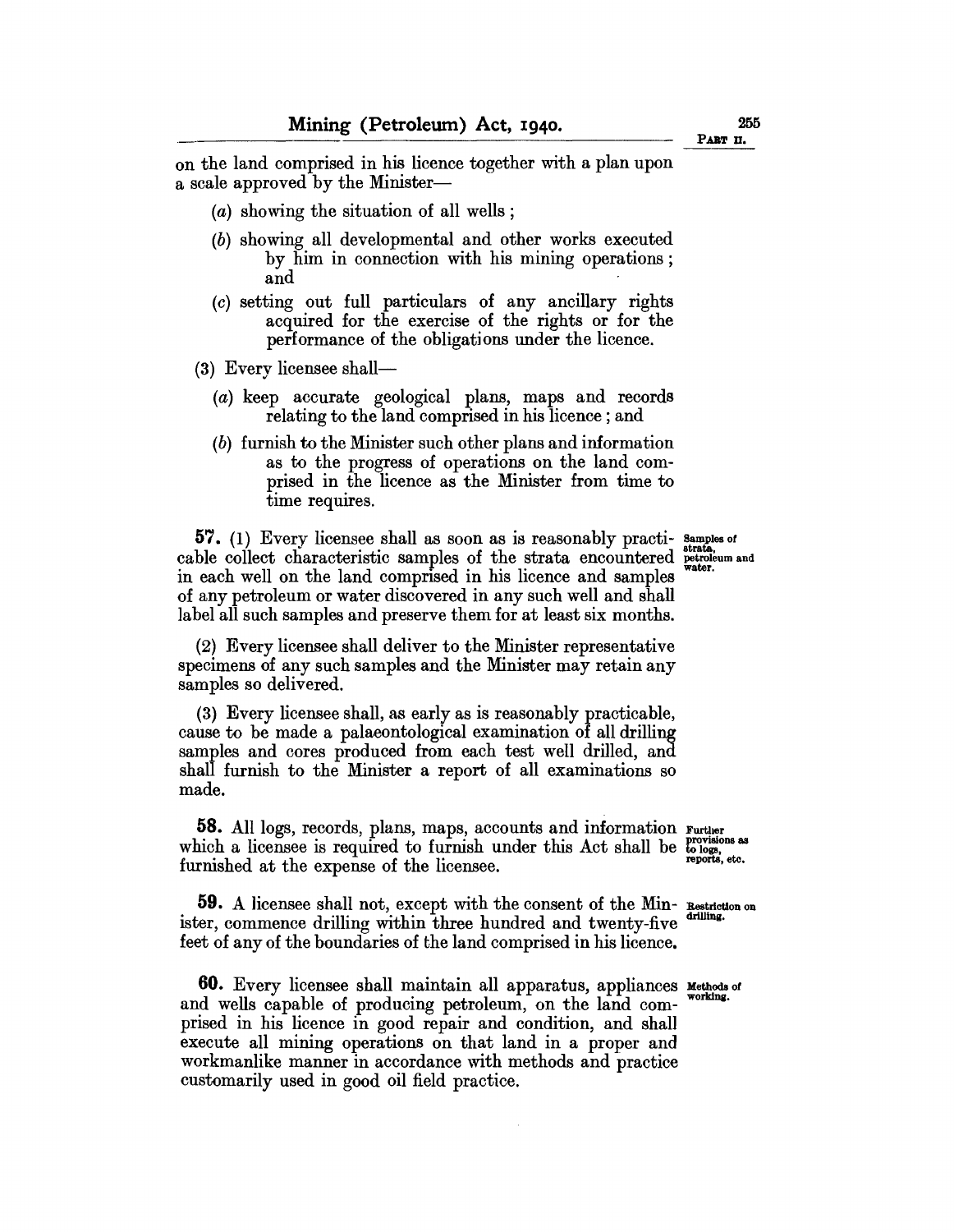**61.** (l) Every licensee shall comply with any directions from time to time given to him in writing by the Minister for securing the health and safety of persons employed by the licensee in connection with the operations conducted on the land comprised in his licence.

(2) If any licensee fails to comply with any such direction he shall be guilty of an offence.

Accidents.

**62.** (1) Where, in connection with any operations carried on by a licensee pursuant to his licence, any accident occurs which-

- (a) causes loss of life, or a fracture of the skull or of any limb, or any dislocation of a limb, or any other serious bodily injury to any person, or
- (b) is caused by an explosion or ignition of gas or other explosive, or by electricity, or by fire, or by any other cause which is prescribed, and causes any bodily injury whatsoever to any person-

the licensee shall forthwith notify the Director of Mines by telegraph of the accident, and shall, in addition, forthwith send to the Director of Mines a written notice in the form prescribed by regulation and containing the particulars indicated in the form.

(2) If any licensee fails to comply with this section he shall be guilty of an offence.

**63.** (1) Every licensee shall use methods and practice customarily used in good oil field practice for confining the petroleum obtained from the land comprised in his licence in tanks, gas holders, pipes, or other receptacles.

(2) A licensee shall not, except as a temporary method during emergency, place or keep any petroleum in an earthen reservoir.

If any licensee contravenes this subsection he shall be guilty of an offence.

**64.** (l) A licensee shall not cause or permit any waste oil, salt water or refuse to flow into or over, or to be deposited upon, any land whether included in his licence or not.

(2) If any licensee contravenes this section he shall be guilty of an offence.

**65.** (1) Every licensee shall give to the Minister not less than fourteen days' notice in writing of his intention to abandon any well, and shall not, without the consent in writing of the Minister, withdraw any cemented string or other permanent form of casing from any well which it is proposed to abandon.

Storage of petroleum.

提示

Abandonment and plugging of wells.

Substances not to be deposited on land.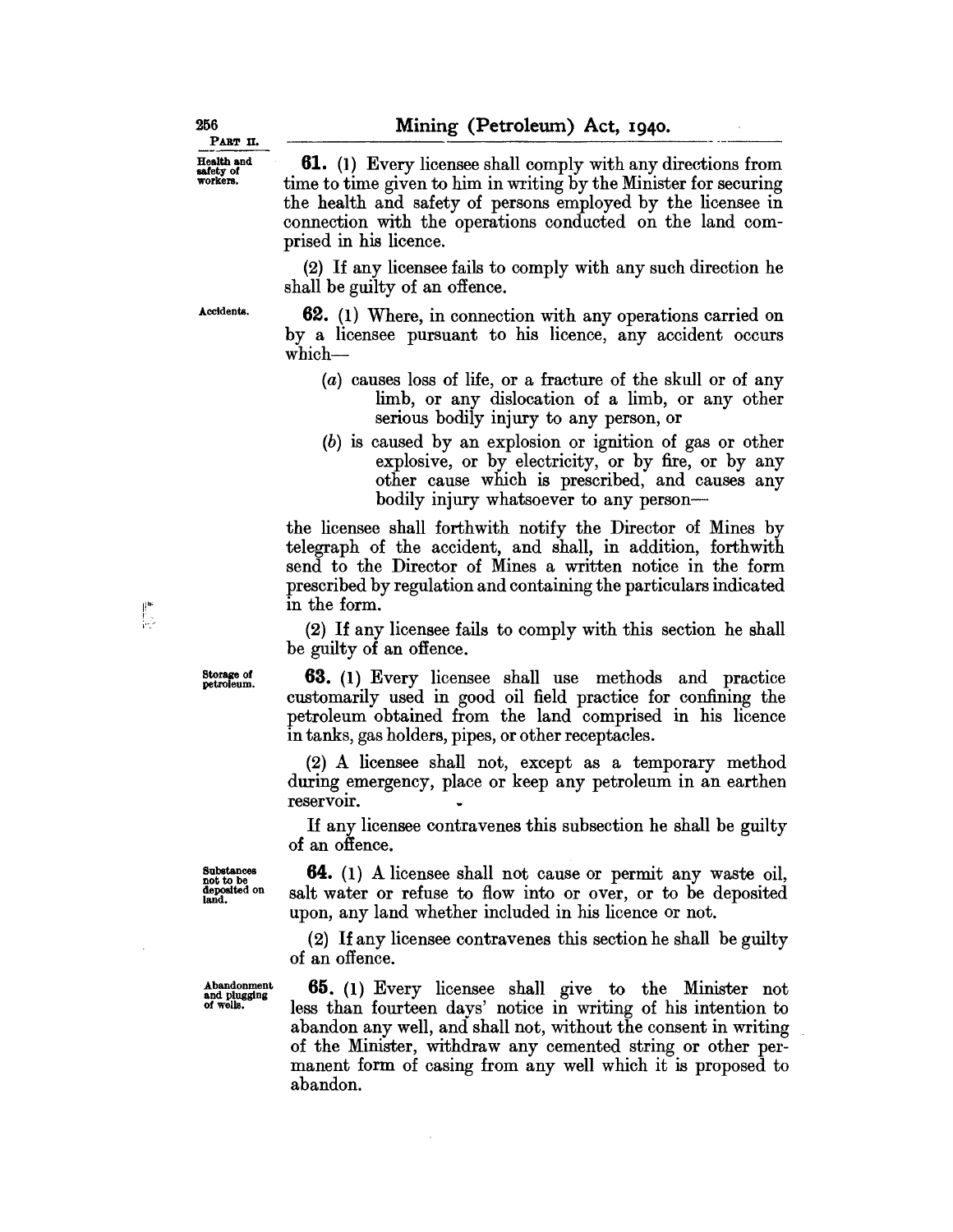(2) A licensee shall securely plug every well which he intends to abandon so as to ensure that water shall not enter any petroleum bearing strata, or workable seams of coal, from or through the well.

(3) Before commencing to plug any well which it is intended to abandon, the licensee shall submit to the Minister for his approval particulars in writing of the method of plugging which it is proposed to adopt.

. (4) The Minister may, by notice to a licensee require that a well on the land comprised in his licence shall not be plugged, or any works executed for that purpose, except in the presence of a person appointed by the Minister, and the licensee shall act in accordance with such requirement.

(5) If any licensee contravenes this section he shall be guilty of an offence.

**66.** (1) If a licensee fails or refuses to comply with any Power of Minister to do provision of his licence or of this Act or of the regulations, or works with any lawful instruction given by the Minister under which this Act. provision or instruction the licensee is required to carry out any operations or do any act, the Minister may, by his workmen and agents, enter on the land comprised in the licence and carry out any such operations or do any such act at the licensee's expense,

(2) Any expense incurred by the Minister may be recovered by him from the licensee as a debt.

(3) Nothing in this section shall affect the liability of a licensee under any other provision of this Act.

**67.** For the purposes of this Act the Minister or any Authority to authorized officer may enter upon, and examine any land whether included in a licence or not, and any structures or works on any such land.

**68.** (1) When a licence is cancelled or surrendered, or Delivery of the term thereof expires and the licence is not renewed  $_{\text{iteration of}}^{t_{\text{transition}}}$ the licensee shall deliver up the land comprised therein and all wells on that land in good order and condition to the satisfaction of the Minister and shall be liable in damages to the Minister for any failure to comply with this subsection,

(2) A licensee may, within three months after the cancellation, surrender or expiration of his licence remove from the land comprised therein any plant buildings or structures erected by him on that land, or any property belonging to him on that land.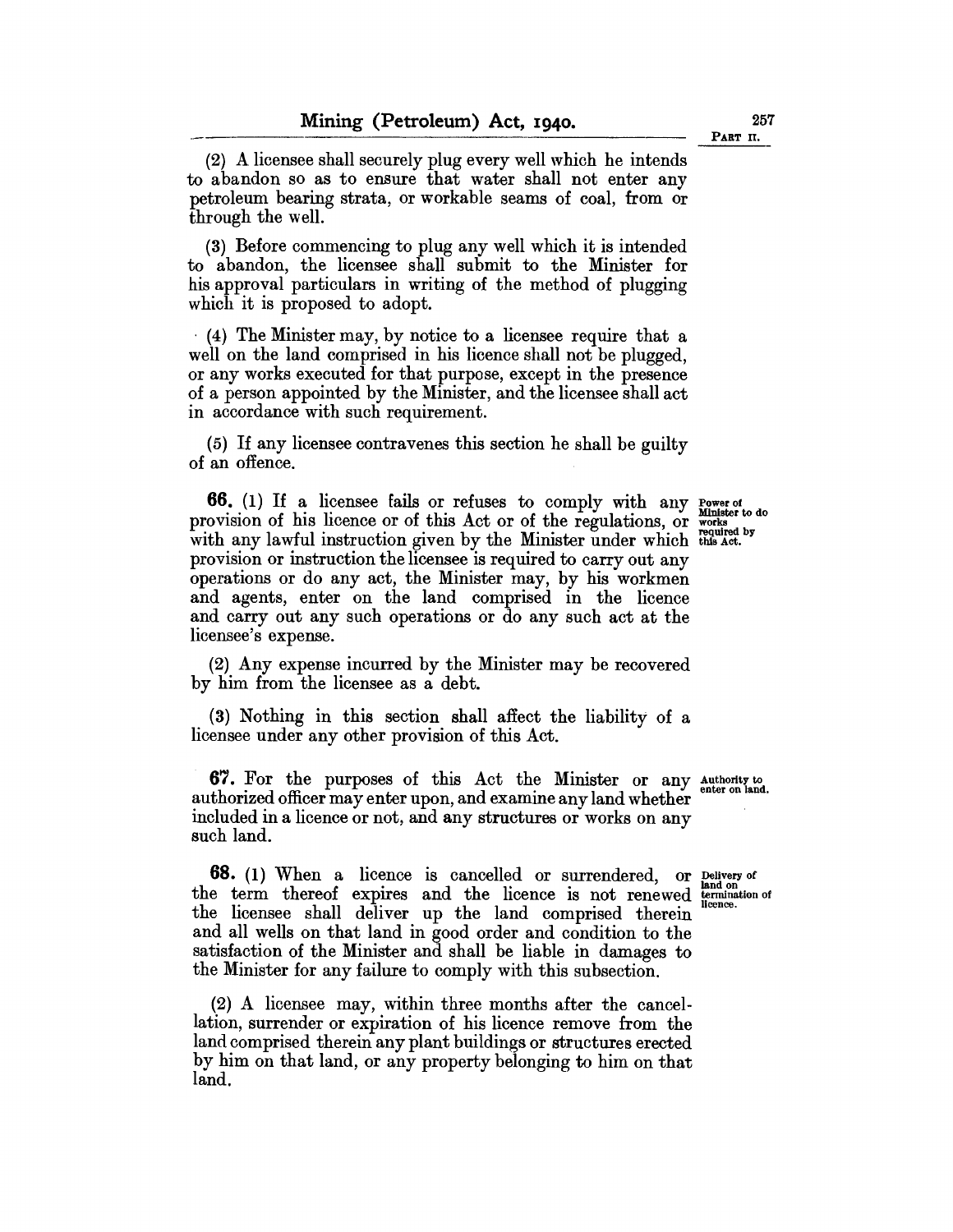69. No grant, right, lease, licence, permit, or other authority to search or mine for shale or other rock from which mineral oil may be extracted by any industrial process shall be issued

Restriction on grant of rights to mine for shale 011.

PART II.

Devolution of rights under licences.

Elfect *01*  cancellation of licence.

70. Every right and obligation under any licence shall enure for the benefit of, or be binding upon, as the case may be, the heirs, executors, administrators, successors and permitted assigns of the licensee, as the case may be.

or granted in respect of any land included in a licence.

71. (1) Whenever a licence is cancelled the Minister shall publish in the *Gazette* a notice of the cancellation, and thereupon, without any re-entry being made, the right, title, estate and interest in the licence of the licensee, and of any person claiming under him, shall cease and determine.

(2) The *Gazette* containing a notice published pursuant to this section shall be *prima facie* evidence in every court that the right, title, estate and interest in the licence of the licensee, as the case may be, and of any person claiming under him, has been lawfully determined.

(3) The cancellation of a licence in pursuance of this Act shall not release the licensee from any liability under or in respect of the licence or the land comprised therein, incurred prior to the date of cancellation.

Unit development.

**72.** (1) Where the Minister is satisfied that--

- (a) the land comprised in any licence forms part of a single geological petroleum structure or petroleum field (in this section referred to as " the oilfield ") extending beyond that land; and
- $(b)$  it is desirable, for the purpose of securing economy and efficiency and of a voiding wasteful and harmful development and practices, that the oilfield should be worked as one unit;

the Minister may, after obtaining a report from the Director of Mines-

- (i.) vary the terms of the licence by including therein additional land (not being exempt land) to which the oilfield extends ;
- (ii.) if the oilfield extends into land included in any other licence require the licensees by notice in writing, to prepare and furnish to him a scheme for the working and development of the oilfield as one unit.

258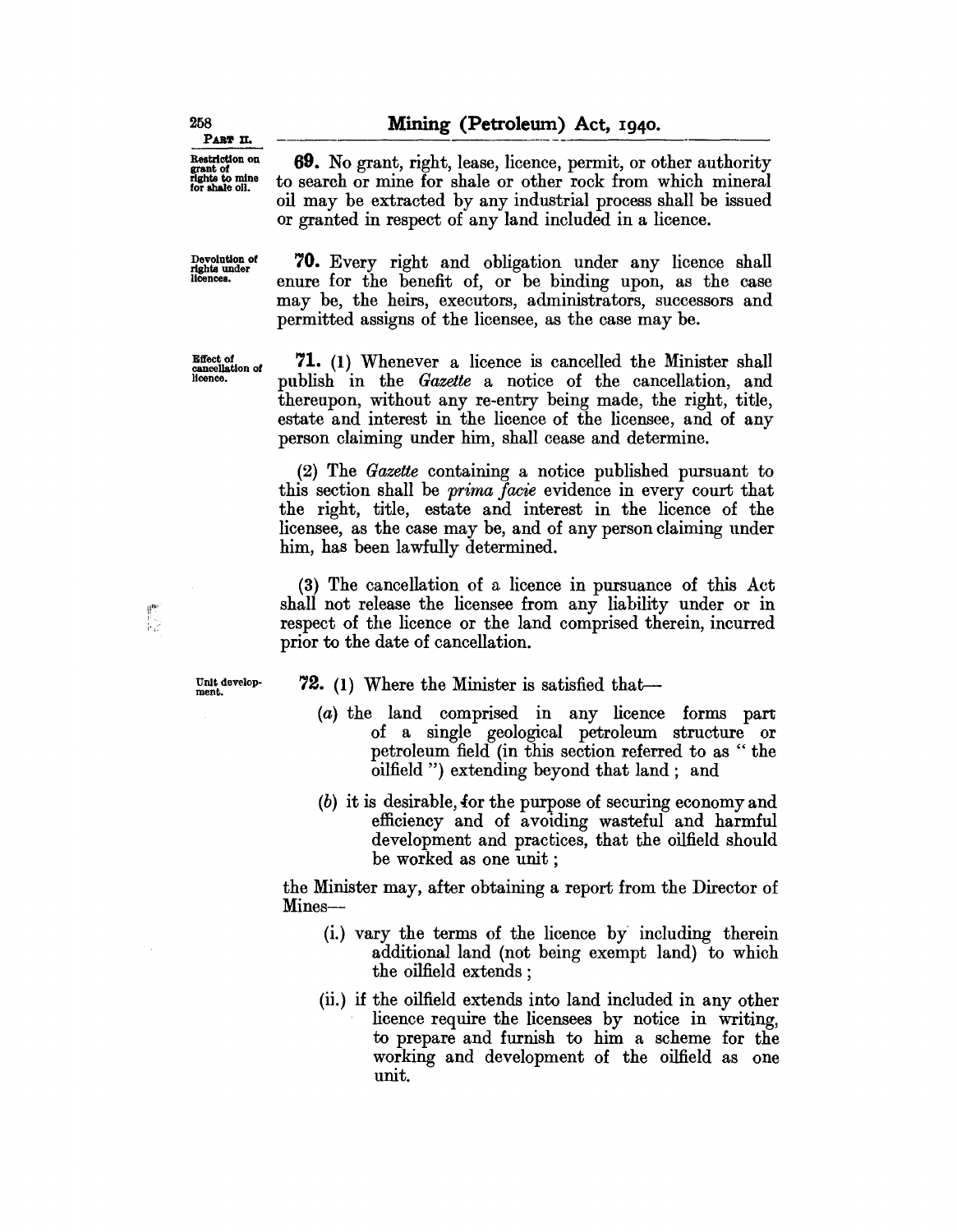(2) A notice under paragraph (ii.) of the last preceding subsection shall specify the land in respect of which and the time within which the Minister requires the scheme to be furnished.

(3) If a scheme is not furnished within the time so specified, or if the Minister does not approve the scheme furnished to him, the Minister may prepare a scheme and supply particulars thereof to each licensee to whom notice was given and each such licensee shall perform and observe all the terms and condition of the scheme.

(4) If any licensee fails to perform or observe any term or condition of any scheme prepared by the Minister and notified to the licensee, the licensee shall be deemed to have broken a condition of his licence.

**73.** (1) Any licensee may, subject to the approval of the Agreements Minister, make an agreement with any other licensee of land  $\frac{W}{W}$  wells.<br>for the drilling of a well by the parties to the agreement on wells. any land included in the licence of either of them.

(2) An agreement for the purpose referred to in the last preceding subsection shall not have any force or effect unless and until it has been approved by the Minister.

**74.** For the purpose of this Act the Governor may, from time Inspectors. to time, appoint qualified persons to be inspectors.

#### *Oompensation.*

**75.** (1) A licensee shall be liable to compensate in accord-  $_{\text{for mining}}^{_{\text{compensation}}}$ ance with this Act every person having any estate or interest operations. in any land injuriously affected by reason of any operations conducted or other action taken by the licensee in pursuance of this Act or his licence.

(2) Compensation shall not be payable under this Act, for any damage to land, if that damage does not affect any portion of the surface of the land.

**76.** (1) A licensee may agree with any person entitled to Determination under this Act as to the amount of comparation of compensation compensation under this Act as to the amount of compensation.

(2) An agreement under the last preceding subsection shall not be valid unless it is in writing and signed by the parties thereto or their agents and filed in the office of the Department of Mines.

(3) If no agreement is made under subsection (1) of this section the claimant may bring an action for compensation, or the licensee or lessee may bring an action claiming a declaration as to the amount of compensation payable.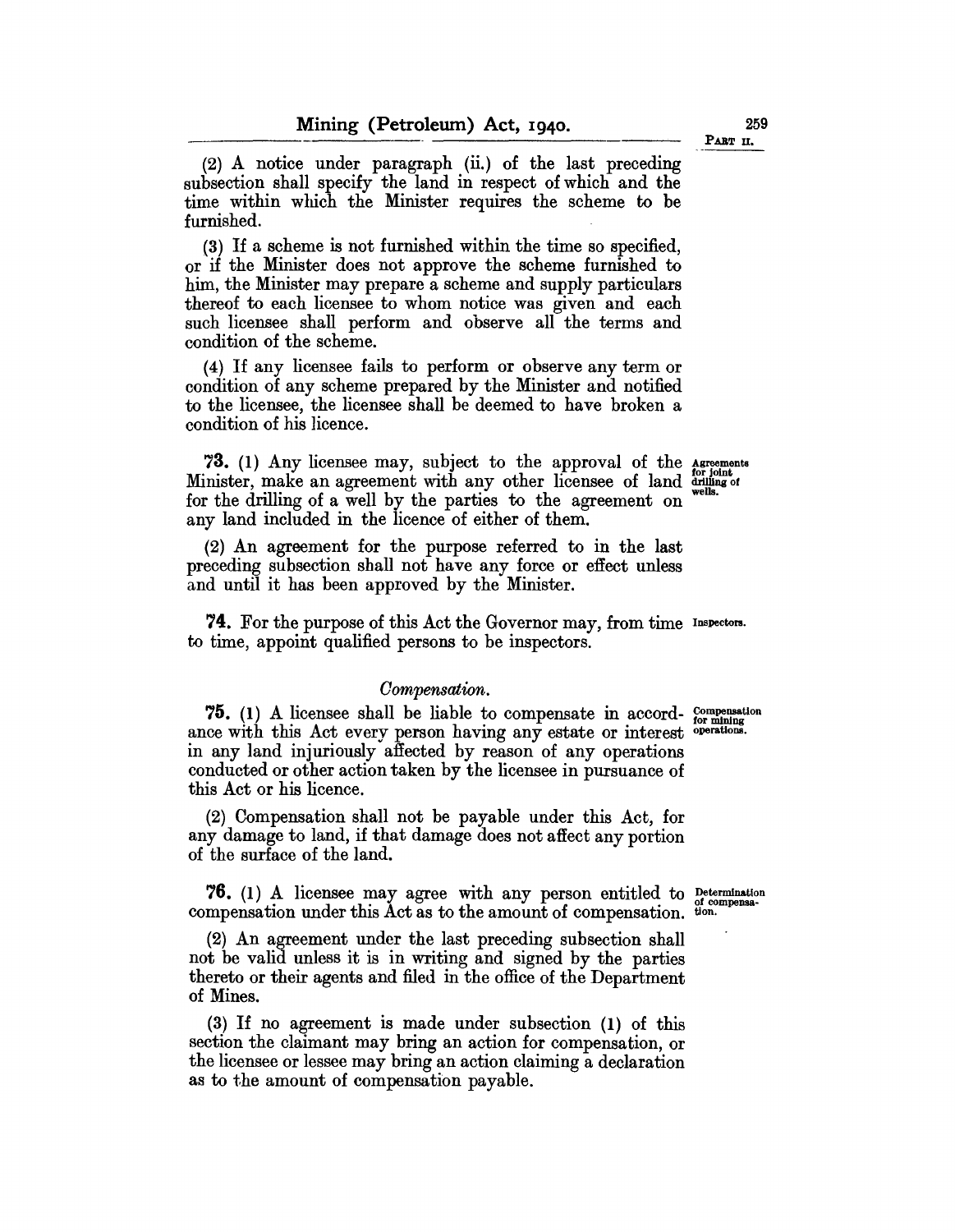(4) An action under this section may be brought in the Supreme Court or in a case where the compensation claimed or alleged to be payable does not exceed seven hundred and fifty pounds in the local court of full jurisdiction nearest to the land in respect of which the right to compensation arises.

(5) A declaration of any such court or, in case of an appeal of the appellate court as to the amount of compensation, shall be conclusive as to that amount.

(6) In any action under this section, if the court considers it impracticable or inexpedient to assess the amount of compensation to be paid in full satisfaction for all damage and loss past and future, it may, on the application of a party or of its own motion, give judgment or make a declaration as to the compensation payable in respect of any specified period.

Measure of compensation.

體

77. (1) Subject to this Act compensation payable under this Act shall be compensation for-

- (a) deprivation of the possession of the surface of the land or of any part thereof ;
- (b) damage to the surface of the land or any part thereof, or to any improvements thereon, caused by the carrying on of operations in, under, or upon the land;
- (c) in a case where a person is deprived of the possession of the surface of any land, severance of such land from other land of such person;
- (d) surface rights of way and easements; and

(e) any consequential damage.

Provided that, in determining the amount of compensation, allowance shall not be made for any petroleum known or supposed to be in or under the land,

(2) In determining the amount of compensation the court shall take into consideration the amount of any compensation which the owner and occupier or either of them or their predecessors in title have or has already received for the damage or loss for which compensation is being determined and shall deduct the amount so received from the amount which they or either of them would otherwise be entitled to.

Additional . 78. (1) If, after the court has determined any amount of compensation, any further loss or damage (not being loss or damage in respect of which compensation has already been determined) has been sustained, the person suffering the loss or damage may bring an action for further compensation therefor, or the licensee or lessee may bring an action claiming a declaration as to the amount of further compensation payable.

> (2) The provisions of subsection (4), (5) and (6) of section 76 shall apply to actions under this section.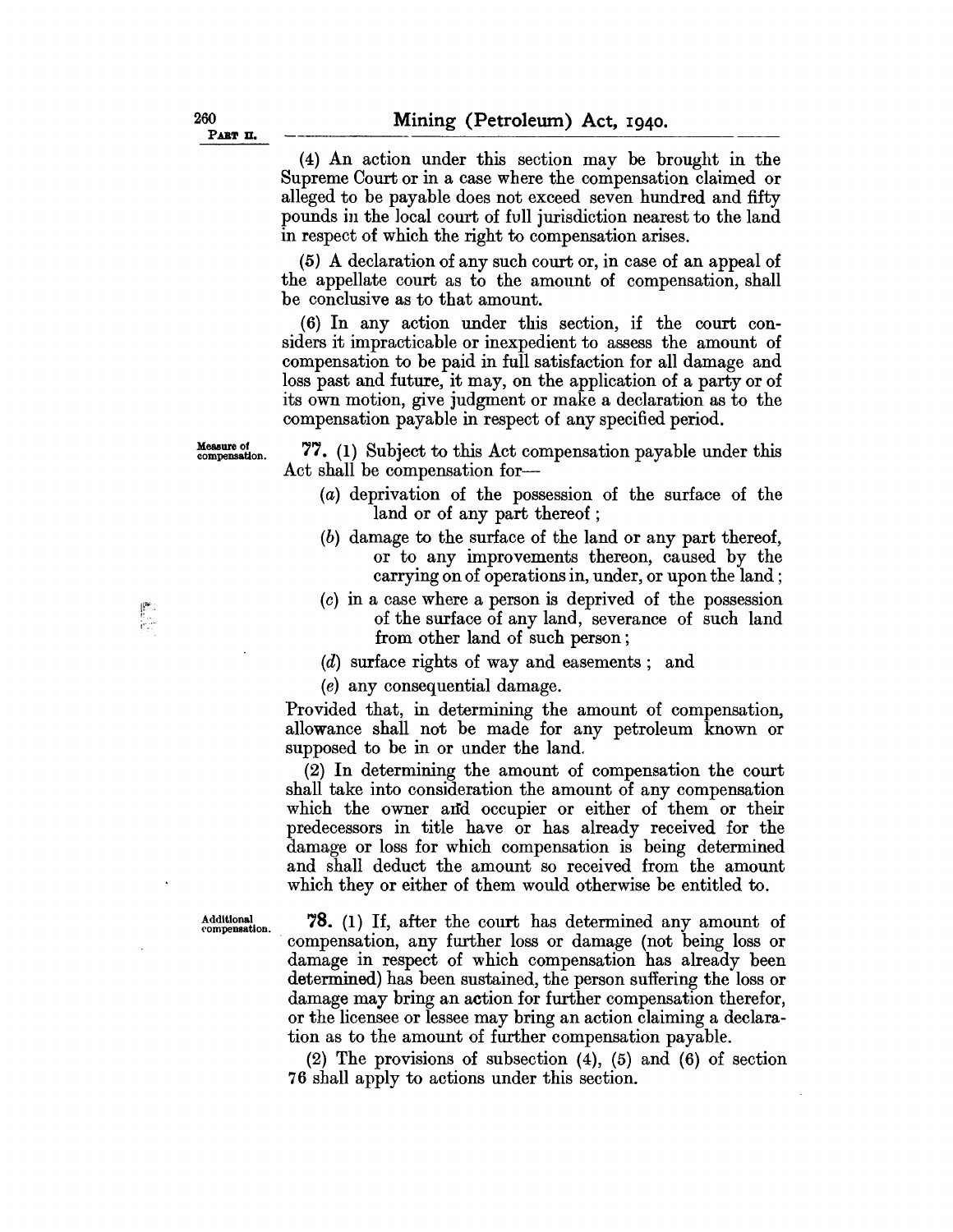79. Any court in which proceedings in relation to compen- Security for sation have been commenced may, at any stage of those proceedings, make an order forbidding the licensee concerned in the proceedings from commencing or, as the case may be, continuing any operations until he has given such security as the court thinks fit for payment of any compensation for which he may be liable.

80. If any compensation payable by a licensee pursuant Gancellation of to a judgment or any agreement is not paid within three months after it becomes due under such judgment or agreement the Minister may, if he thinks fit, cancel the licence of the licensee. .

# PART III. PART III.

#### MISCELLANEOUS.

PART I<br>
MISCELLAN<br>
81. All applications, statement<br>
shed to the Minister under this<br>
quires, be verified by statutor<br>
the Minister requires or as is pr 81. All applications, statements and reports made or fur- Verification of nished to the Minister under this Act shall, if the Minister so requires, be verified by statutory declaration in such form as the Minister requires or as is prescribed.

82. (1) An officer of the State who acts in the execution of Secrecy. any duty under this Act shall not, except in the performance of his duty under this Act, or when required by a court of law, make a record of or divulge any information supplied to the Minister under this Act.

(2) A person who has been an officer of the State shall not communicate any information acquired by him in the performance of any duty under the Act to any person other than a person to whom he is authorized by law or by the Minister to communicate it.

(3) If any officer or person contravenes this section he shall be guilty of an offence.

83. (1) If any fee or other amount due to the Minister under  $F_{\text{res}}^{\text{ces payable}}$ this Act or the regulations is not paid by the due date, a fine of ten per centum shall be added thereto and shall be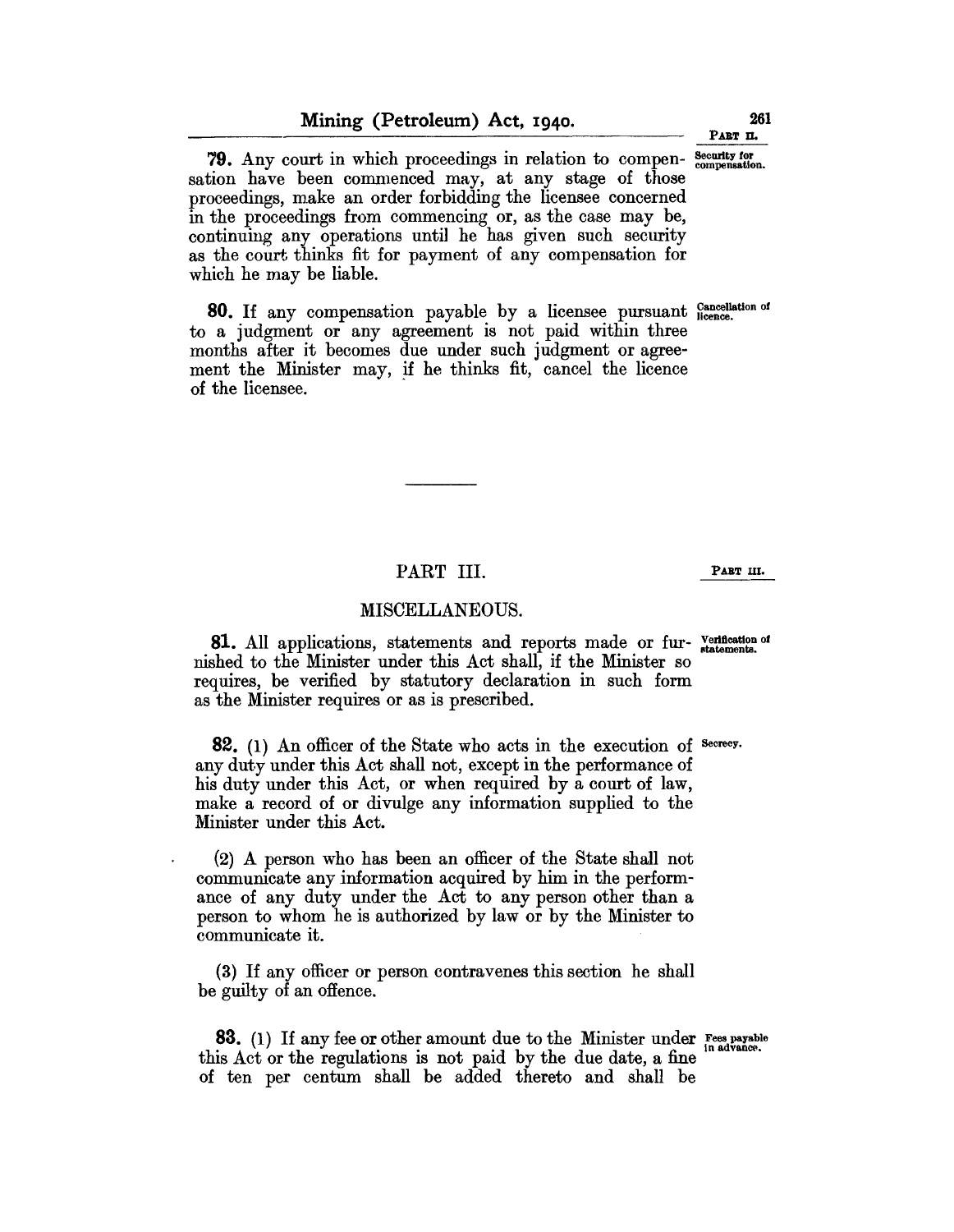recoverable as part thereof, and in addition interest at the rate of six per centum per annum on the amount of such fee, or other amount unpaid, shall be charged and recovered by the Minister.

(2) If any fee or payment due in respect of a licence is in arrears for three months or more the Minister may cancel the licence.

Restriction on use of certain statemente.

**84.** (1) No person shall publish or distribute any notice, advertisement, prospectus or other document stating or suggesting, whether expressly or by implication, that the Minister, any Government Department, or any person or body acting on behalf of the Minister or a Government Department has formed or expressed any opinion that any land included in a licence is from its geological formation or otherwise land in which petroleum is likely to be obtainable.

(2) No person shall publish or distribute any prospectus, statement in lieu of prospectus, notice, circular, advertisement or other invitation offering to the public for subscription or purchase any shares or debentures of a company or intended company formed or to be formed for the purpose of mining for oil' in the State, unless such prospectus, statement, notice, circular, advertisement or invitation has printed thereon a copy of the last preceding subsection.

(3) Nothing in this section shall prevent the Minister from authorizing the publication in full of an official report or such extracts from an official report as the Minister may, in writing, approve.

(4) If any person contravenes this section he shall be guilty of an offence.

Assistance to mining companies.

;. ,."

**85.** (1) Where the Minister is satisfied that at least threequarters of the share capital of a company engaged or intending to engage in mining operations is held by individual persons residing in Australia, he may, in his discretion and on the recommendation of the Director of Mines--

- (a) sell or let on hire to the company any plant or machinery;
- $(b)$  construct or carry out any works or operations for the company;
- (c) make a loan of money to the company,

upon any terms and conditions which the Minister thinks proper.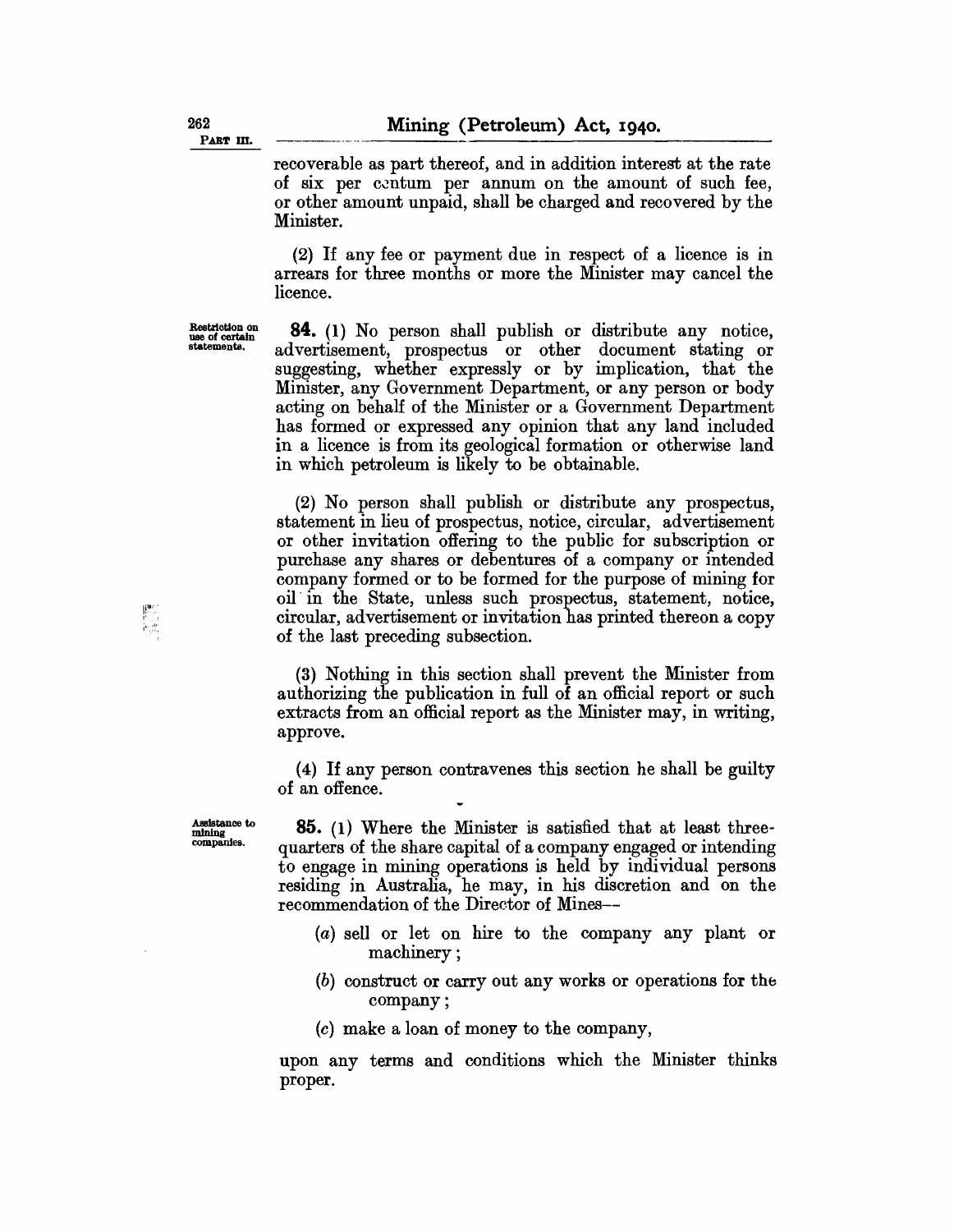**Mining (Petroleum) Act, 1940.**<br>
(2) The money required for the purposes of this section shall be paid out of the money provided by Parliament for those purposes.

**86.** The Governor may make regulations, not inconsistent Regulations. with this Act, prescribing all matters which by this Act are required or permitted to be prescribed, or which are necessary or convenient to be prescribed, for carrying out or giving effect to this Act, or for regulating the search for and mining of oil, and in particular prescribing penalties recoverable summarily not exceeding one hundred pounds for offences against the regulation.

**87.** (1) Any contravention of or failure to observe any Offences. provision of this Act shall if such contravention or failure is by this Act declared to be an offence, be punishable on summary conviction by a fine not exceeding five hundred pounds.

(2) Any contravention of or failure to observe any provision of this Act or the regulations under this Act, if committed by a licensee, shall whether or not such contravention or failure is declared by this Act to be an offence, be deemed to be a breach by the licensee of a condition of his licence and that licence shall be liable to forfeiture accordingly.

88. Where any time is by any provision of this Act fixed Extension of for doing any act the Minister may, at his discretion, extend that time.

In the name and on behalf of His Majesty, I hereby assent to this Bill.

C. M. BARCLAY-HARVEY, Governor.